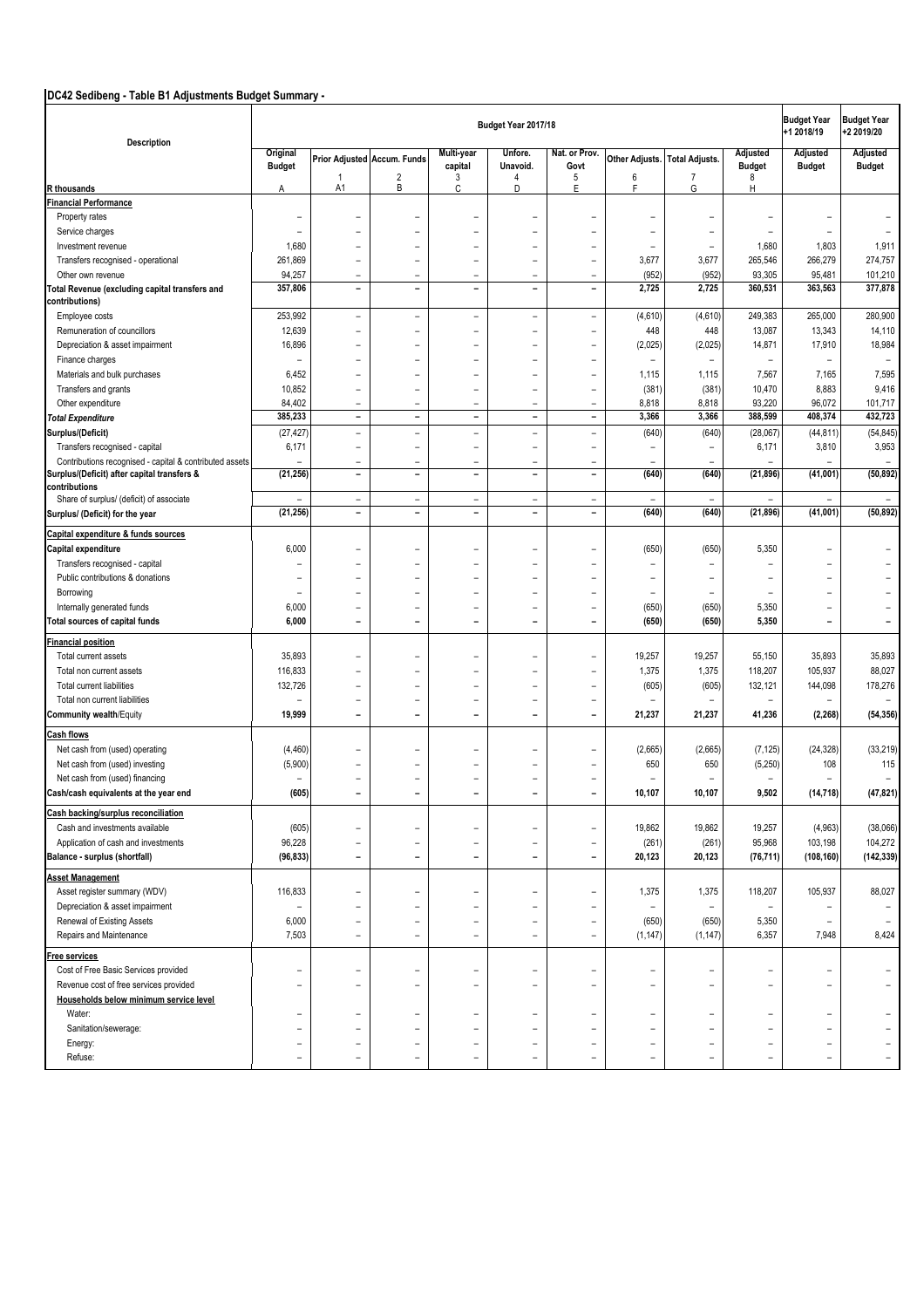#### **DC42 Sedibeng - Table B2 Adjustments Budget Financial Performance (functional classification) -**

| <b>Standard Description</b><br>Ref<br>Original<br>Multi-year<br>Nat. or Prov.<br>Adjusted<br>Unfore.<br>Prior Adjusted Accum. Funds<br>Other Adjusts. Total Adjusts.                                                  | +1 2018/19<br>Adjusted                               | +2 2019/20    |
|-----------------------------------------------------------------------------------------------------------------------------------------------------------------------------------------------------------------------|------------------------------------------------------|---------------|
|                                                                                                                                                                                                                       |                                                      | Adjusted      |
| <b>Budget</b><br>capital<br>Govt<br><b>Budget</b><br>Unavoid.                                                                                                                                                         | <b>Budget</b>                                        | <b>Budget</b> |
| 5<br>6<br>10<br>12<br>7<br>8<br>9<br>11<br>B<br>F                                                                                                                                                                     |                                                      |               |
| $\mathbb C$<br>E<br>A1<br>D<br>G<br>R thousands<br>1, 4<br>н<br>Α                                                                                                                                                     |                                                      |               |
| Revenue - Functional<br>Governance and administration                                                                                                                                                                 |                                                      |               |
| 276,141<br>4,703<br>4,703<br>280,844<br>-                                                                                                                                                                             | 278,796                                              | 287,950       |
| (300)<br>300<br>300<br>Executive and council                                                                                                                                                                          | (318)                                                | (337)         |
| 276,441<br>4,403<br>4,403<br>280,844<br>Finance and administration<br>$\overline{\phantom{a}}$<br>۰                                                                                                                   | 279,114                                              | 288,287       |
| Internal audit<br>÷<br>۰<br>$\overline{\phantom{a}}$                                                                                                                                                                  | $\overline{\phantom{a}}$<br>$\bar{ }$                |               |
| 485<br><b>Community and public safety</b><br>935<br>935<br>1,420                                                                                                                                                      | 556                                                  | 589           |
| 485<br>Community and social services<br>75<br>75                                                                                                                                                                      | 560<br>556                                           | 589           |
| Sport and recreation<br>÷<br>۰<br>÷                                                                                                                                                                                   | $\overline{\phantom{a}}$<br>$\overline{\phantom{a}}$ |               |
| Public safety                                                                                                                                                                                                         |                                                      |               |
| Housing<br>۰                                                                                                                                                                                                          | ٠                                                    |               |
| Health<br>860<br>860                                                                                                                                                                                                  | 860<br>$\overline{\phantom{a}}$                      |               |
| <b>Economic and environmental services</b><br>76,351<br>(2, 318)<br>(2,318)<br>74,033                                                                                                                                 | 76,361                                               | 80,932        |
| 2,431<br>3,000<br>5,431<br>Planning and development<br>3,000                                                                                                                                                          | 2,560                                                | 2,703         |
| 73,920<br>68,602<br>(5,318)<br>(5,318)<br>Road transport                                                                                                                                                              | 73,801                                               | 78,229        |
| Environmental protection<br>۰<br>÷<br>۰                                                                                                                                                                               | $\overline{\phantom{a}}$                             | $\equiv$      |
| <b>Trading services</b><br>$\overline{a}$<br>$\sim$<br>$\overline{\phantom{0}}$<br>۰<br>۰<br>÷<br>$\overline{\phantom{0}}$<br>$\overline{\phantom{0}}$                                                                | $\overline{\phantom{0}}$                             | $\equiv$      |
| Energy sources<br>÷<br>۰<br>٠<br>$\equiv$                                                                                                                                                                             |                                                      |               |
| Water management<br>$\overline{\phantom{a}}$<br>۰<br>۰<br>$\equiv$                                                                                                                                                    |                                                      |               |
| Waste water management<br>۰<br>$\equiv$<br>۰<br>۰<br>$\equiv$<br>$\equiv$<br>۰                                                                                                                                        | $\overline{\phantom{0}}$                             |               |
| Waste management<br>۰<br>$\overline{\phantom{a}}$<br>۰<br>۰<br>$\overline{\phantom{a}}$<br>$\overline{\phantom{a}}$<br>$\overline{\phantom{a}}$<br>۰                                                                  | $\overline{\phantom{a}}$                             |               |
| 11,000<br>(594)<br>(594)<br>Other<br>10,406<br>$\overline{\phantom{a}}$<br>$\overline{\phantom{a}}$<br>$\blacksquare$<br>$\overline{\phantom{0}}$<br>$\overline{\phantom{m}}$                                         | 11,660                                               | 12,360        |
| $\sqrt{2}$<br><b>Total Revenue - Functional</b><br>363,977<br>2,725<br>2,725<br>$\blacksquare$<br>$\overline{\phantom{a}}$<br>$\overline{\phantom{0}}$<br>$\blacksquare$<br>$\qquad \qquad \blacksquare$<br>366,702   | 367,373                                              | 381,831       |
| <b>Expenditure - Functional</b>                                                                                                                                                                                       |                                                      |               |
| Governance and administration<br>214,799<br>421<br>421<br>215,220<br>$\overline{\phantom{0}}$<br>-<br>$\overline{\phantom{0}}$                                                                                        | 229,983                                              | 243,631       |
| 51,774<br>3,413<br>3,413<br>55,187<br>Executive and council<br>$\overline{\phantom{a}}$<br>۰<br>۰<br>$\overline{\phantom{a}}$<br>$\overline{\phantom{a}}$                                                             | 54,669                                               | 57,915        |
| (2,992)<br>(2,992)<br>160,033<br>Finance and administration<br>163,025<br>$\overline{\phantom{a}}$<br>-<br>۰<br>$\overline{\phantom{a}}$<br>$\overline{\phantom{a}}$                                                  | 175,313                                              | 185,715       |
| Internal audit<br>$\overline{\phantom{0}}$<br>$\overline{\phantom{a}}$<br>۰<br>۰<br>$\overline{\phantom{a}}$                                                                                                          | ٠<br>$\overline{\phantom{a}}$                        |               |
| <b>Community and public safety</b><br>63,672<br>(882)<br>(882)<br>62,790<br>L,<br>$\blacksquare$<br>-<br>۰                                                                                                            | 65,365                                               | 69,287        |
| 29,632<br>(1, 359)<br>28,273<br>Community and social services<br>(1, 359)                                                                                                                                             | 31,409                                               | 33,294        |
| 2,245<br>794<br>794<br>3,039<br>Sport and recreation                                                                                                                                                                  | 2,379                                                | 2,522         |
| 6,462<br>1,352<br>1,352<br>Public safety<br>7,815                                                                                                                                                                     | 4,730                                                | 5,014         |
| 2,013<br>(610)<br>(610)<br>1,403<br>Housing<br>$\overline{\phantom{a}}$<br>L.<br>$\overline{\phantom{a}}$<br>÷<br>٠                                                                                                   | 2,129                                                | 2,256         |
| 23,320<br>(1,060)<br>(1,060)<br>22,260<br>Health<br>$\overline{\phantom{a}}$<br>$\equiv$<br>÷<br>۰<br>٠                                                                                                               | 24,718                                               | 26,201        |
| 87,777<br>3,787<br>3,787<br>91,563<br><b>Economic and environmental services</b><br>$\overline{\phantom{0}}$<br>$\overline{a}$<br>L.<br>$\overline{\phantom{a}}$<br>÷                                                 | 92,900                                               | 98,474        |
| 22,780<br>4,140<br>26,920<br>Planning and development<br>4,140<br>$\overline{\phantom{a}}$<br>÷<br>۰                                                                                                                  | 24,038                                               | 25,480        |
| 60,351<br>(13)<br>(13)<br>60,338<br>Road transport<br>$\overline{\phantom{a}}$<br>÷<br>۰<br>$\overline{\phantom{a}}$                                                                                                  | 63,938                                               | 67,774        |
| (340)<br>(340)<br>4,306<br>Environmental protection<br>4,646<br>÷<br>۰                                                                                                                                                | 4,923                                                | 5,219         |
| <b>Trading services</b>                                                                                                                                                                                               |                                                      |               |
| Energy sources<br>$\overline{\phantom{a}}$                                                                                                                                                                            |                                                      |               |
| Water management<br>۰                                                                                                                                                                                                 |                                                      |               |
| Waste water management<br>۰<br>-<br>۰                                                                                                                                                                                 | ۰                                                    |               |
| Waste management<br>$\overline{a}$<br>$\overline{a}$<br>$\overline{\phantom{0}}$<br>L,<br>Ē,<br>$\overline{a}$<br>$\overline{\phantom{a}}$<br>-                                                                       | $\overline{\phantom{0}}$                             |               |
| 18,985<br>40<br>40<br>19,025<br>Other<br>$\blacksquare$<br>-<br>$\overline{\phantom{0}}$<br>$\blacksquare$<br>$\overline{\phantom{0}}$                                                                                | 20,126                                               | 21,331        |
| $\mathbf{3}$<br>385,233<br>3,366<br>3,366<br>388,599<br><b>Total Expenditure - Functional</b><br>$\blacksquare$<br>$\overline{\phantom{a}}$<br>$\overline{\phantom{a}}$<br>$\blacksquare$<br>$\overline{\phantom{a}}$ | 408,374                                              | 432,723       |
| (21, 256)<br>(640)<br>(640)<br>(21, 896)<br>Surplus/ (Deficit) for the year<br>$\sim$<br>$\blacksquare$<br>$\overline{\phantom{0}}$<br>$\overline{\phantom{a}}$<br>$\overline{\phantom{m}}$                           | (41,001)                                             | (50, 892)     |

*References*

*1. Government Finance Statistics Functions and Sub-functions are standardised to assist the compilation of national and international accounts for comparison purposes*

*2. Total Revenue by standard classification must reconcile to Total Operating Revenue shown in the Adjustments Budget Financial Performance (revenue and expenditure)*

*3. Total Operating Expenditure by standard classification must reconcile to Total Operating Expenditure shown in the Adjustments Budget Financial Performance (revenue and expenditure)*

4. All amounts must be classified under a standard classification (modified GFS). The GFS function 'Other' is only for Abbatoirs, Air Transport, Markets and Tourism - and if used must be supported by footnotes. Nothing

*else may be placed under 'Other'. Assign associate share to relevant classification*

*5. Only complete if a previous adjusted budget has been approved in the same financial year. Reflect most recent adjusted budget.*

6. Additional cash-backed accumulated funds/unspent funds (MFMA section 18(1)(b) and section 28(2)(e)) identified after the Original Budget approved and after annual financial statements audited (note: only where underspen *have been foreseen)*

*7. Increases of funds approved under MFMA section 31*

*8. Adjustments approved in accordance with MFMA section 29* 

*9. Adjustments to transfers from National or Provincial Government*

10. Adjusts. = 'Other' Adjustments proposed to be approved; including revenue under-collection (MFMA section 28(2)(a)); additional revenue appropriation on existing programmes (section 28(2)(b); projected savings (section *(section 28(2)(f))*

*11. G = B + C + D + E + F*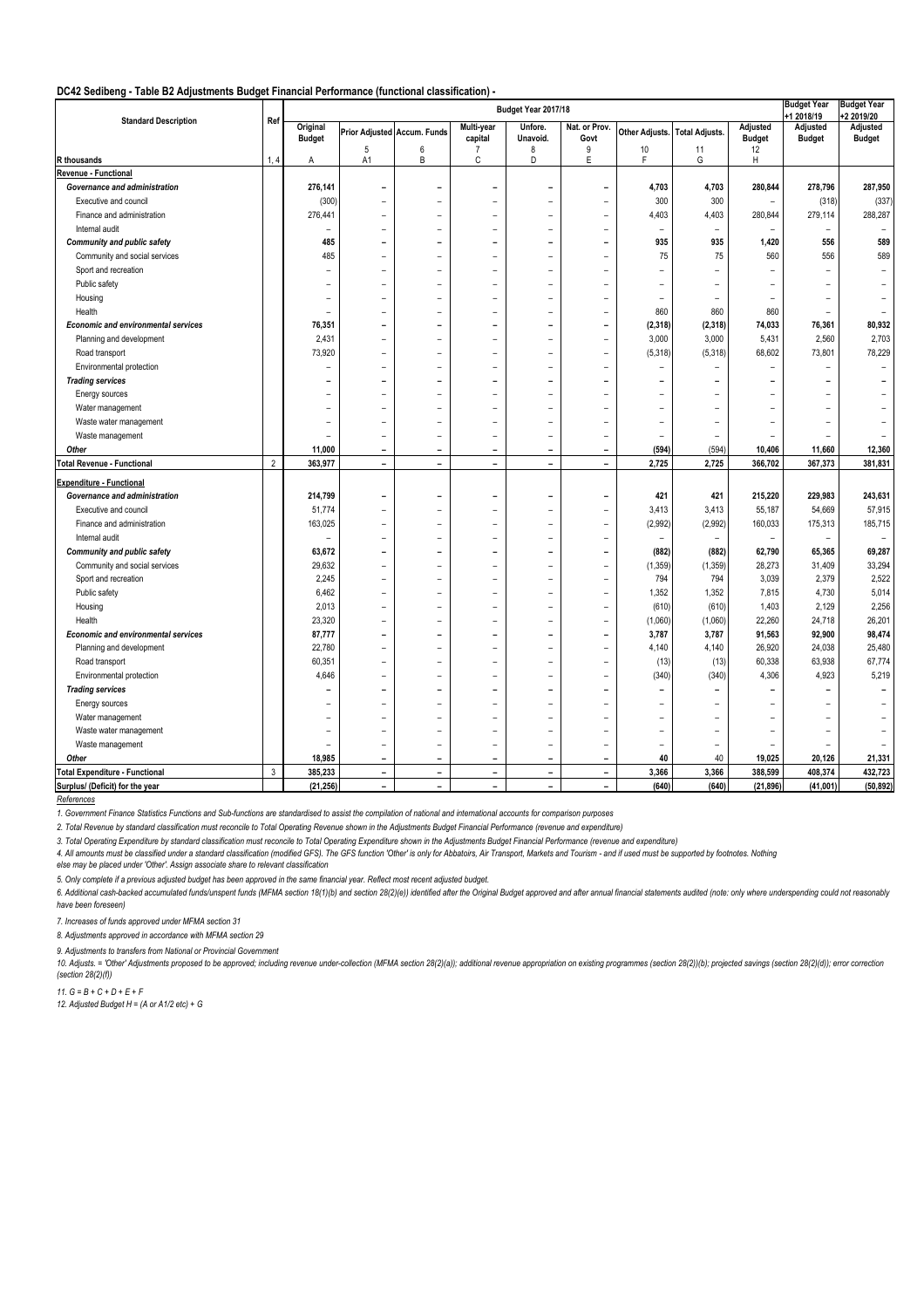| <b>Vote Description</b>                          |                |                    |    |                             |                          | Budget Year 2017/18       |                       |                               |         |                          | <b>Budget Year</b><br>+1 2018/19 | <b>Budget Year</b><br>+2 2019/20 |
|--------------------------------------------------|----------------|--------------------|----|-----------------------------|--------------------------|---------------------------|-----------------------|-------------------------------|---------|--------------------------|----------------------------------|----------------------------------|
|                                                  | Ref            | Original<br>Budget |    | Prior Adjusted Accum. Funds | Multi-vear<br>capital    | Unfore.<br><b>Unavoid</b> | Nat. or Prov.<br>Govt | Other Adjusts. Total Adjusts. |         | Adiusted<br>Budget       | Adjusted<br>Budget               | <b>Adjusted</b><br>Budget        |
| [Insert departmental structure etc]              |                |                    | 3  | 4                           | 5                        | 6                         | $\overline{t}$        | 8                             | q       | 10                       |                                  |                                  |
| <b>R</b> thousands                               |                | A                  | A1 | B                           | Ċ                        | D                         | E                     | F                             | Ġ       | н                        |                                  |                                  |
| Revenue by Vote                                  | 1              |                    |    |                             |                          |                           |                       |                               |         |                          |                                  |                                  |
| Vote 1 - Executive and Council                   |                | (300)              | ٠  | ٠                           | ٠                        | ٠                         | ۰                     | 300                           | 300     | $\overline{\phantom{0}}$ | (318)                            | (337)                            |
| Vote 2 - Finance & Administration                |                | 276.441            |    |                             |                          |                           | ٠                     | (2,932)                       | (2.932) | 273.510                  | 279.114                          | 288.287                          |
| Vote 3 - Transport, Infrastructure & Environment |                | 73.920             | ٠  | ä,                          |                          | ٠                         | ۰                     | (2,027)                       | (2,027) | 71.893                   | 73.801                           | 78,229                           |
| Vote 4 - Comunity & Social Services              |                | 485                | ٠  | ٠                           | ٠                        | i,                        | ٠                     | 7,409                         | 7,409   | 7.894                    | 556                              | 589                              |
| Vote 5 - Planning & Development                  |                | 2.431              |    |                             |                          | ٠                         |                       | 569                           | 569     | 3.000                    | 2.560                            | 2.703                            |
| Vote 6 - Other                                   |                | 11.000             | ٠  | ä,                          |                          | ٠                         |                       | (594)                         | (594)   | 10.406                   | 11,660                           | 12.360                           |
| Vote 7 -                                         |                | J.                 | ٠  | ۰                           |                          | ٠                         | ٠                     | ٠                             | ٠       | ٠                        | ٠                                | ٠                                |
| Vote 8 -                                         |                |                    | ٠  | ä,                          |                          | ۰                         | ۰                     | ٠                             |         | ۰                        |                                  | ٠                                |
| Vote 9 -                                         |                |                    | ٠  | ۰                           |                          | ٠                         |                       | ٠                             |         |                          |                                  | ٠                                |
| Vote 10                                          |                |                    | ٠  | L,                          |                          | ٠                         |                       | i,                            |         |                          |                                  | ٠                                |
| Vote 11-                                         |                |                    | ۰  | ٠                           |                          | ٠                         |                       | J.                            |         |                          |                                  | ۰                                |
| Vote 12 -                                        |                |                    |    |                             |                          |                           |                       |                               |         |                          |                                  |                                  |
| Vote 13 -                                        |                |                    | ۰  | ٠                           |                          | ٠                         |                       | J.                            |         |                          |                                  | ۰                                |
| Vote 14 -                                        |                |                    |    |                             |                          |                           |                       | ۰                             |         |                          |                                  | ٠                                |
| Vote 15 -                                        |                |                    |    | ٠                           |                          | ٠                         | ۰                     | ٠                             | ۰       | ۰                        | ۰                                | ۰                                |
| <b>Total Revenue by Vote</b>                     | $\overline{2}$ | 363,977            | ٠  |                             |                          | ۰                         | ۰                     | 2.725                         | 2,725   | 366,702                  | 367,373                          | 381.831                          |
| <b>Expenditure by Vote</b>                       | $\overline{1}$ |                    |    |                             |                          |                           |                       |                               |         |                          |                                  |                                  |
| Vote 1 - Executive and Council                   |                | 51.774             | ٠  | ۰                           | $\overline{\phantom{a}}$ | ٠                         | ٠                     | 3,713                         | 3.713   | 55.487                   | 54.669                           | 57.915                           |
| Vote 2 - Finance & Administration                |                | 163.025            | ٠  | ä,                          |                          | i,                        | ٠                     | 6.509                         | 6.509   | 169.534                  | 175.313                          | 185.715                          |
| Vote 3 - Transport, Infrastructure & Environment |                | 64.997             | ٠  | ٠                           | ٠                        | ٠                         | ٠                     | 7.614                         | 7.614   | 72.611                   | 68.861                           | 72.993                           |
| Vote 4 - Comunity & Social Services              |                | 61.659             |    |                             |                          |                           |                       | (7.022)                       | (7.022) | 54.637                   | 63.237                           | 67.031                           |
| Vote 5 - Planning & Development                  |                | 24.794             | ٠  | ä,                          |                          | ٠                         |                       | (4, 434)                      | (4.434) | 20.359                   | 26.167                           | 27.737                           |
| Vote 6 - Other                                   |                | 18.985             |    |                             |                          |                           |                       | (3,014)                       | (3.014) | 15.971                   | 20.126                           | 21.331                           |
| Vote 7 -                                         |                |                    | ٠  | ä,                          |                          | ٠                         |                       | ٠                             | ٠       | ۰                        | ٠                                | ٠                                |
| Vote 8 -                                         |                |                    | ٠  |                             |                          | ٠                         |                       | ٠                             |         |                          |                                  |                                  |
| Vote 9 -                                         |                |                    |    |                             |                          |                           |                       | J.                            |         |                          |                                  |                                  |
| Vote 10                                          |                |                    | ٠  | L,                          |                          | ٠                         |                       | J.                            |         |                          |                                  | ٠                                |
| Vote 11 -                                        |                |                    | ٠  | ۰                           | ٠                        | ٠                         |                       | ٠                             |         |                          |                                  | ٠                                |
| Vote 12 -                                        |                |                    |    |                             |                          | ٠                         |                       |                               |         |                          |                                  |                                  |
| Vote 13 -                                        |                |                    | ٠  | ä,                          |                          | ٠                         |                       | ٠                             |         |                          |                                  | ٠                                |
| Vote 14 -                                        |                |                    | ٠  | ۰                           |                          | ٠                         |                       | ٠                             |         |                          | J.                               | ٠                                |
| Vote 15 -                                        |                |                    | ۰  | ٠                           |                          | ۰                         |                       | L,                            |         | ٠                        |                                  |                                  |
| <b>Total Expenditure by Vote</b>                 | $\overline{2}$ | 385.233            | ٠  |                             |                          | ٠                         |                       | 3.366                         | 3.366   | 388,599                  | 408.374                          | 432.723                          |
| Surplus/ (Deficit) for the year                  | $\mathfrak{p}$ | (21.256)           | ٠  |                             |                          |                           |                       | (640)                         | (640)   | (21.896)                 | (41.001)                         | (50.892)                         |

3. Ony complex it a previous alged had been approved in the same financial year. Reflect most end adjusted budget approved and alser and francial statements audited (note: only where underspending could not resonably have

*7. Adjustments to transfers from National or Provincial Government 6. Adjustments approved in accordance with MFMA section 29* 

8. Adjusts – "Other Adjustments proposed to be approved; including revenue under-collection (MFMA section 26(2)(a)); additional revenue appropriation on existing programmes (section 28(2)(b)); projected savings (section 28

*9. G = B + C + D + E + F 10. Adjusted Budget H = (A or A1/2 etc) + G*

*check revenue* – – – – – – – – – – – *check expenditure* – – – – – – – – – – –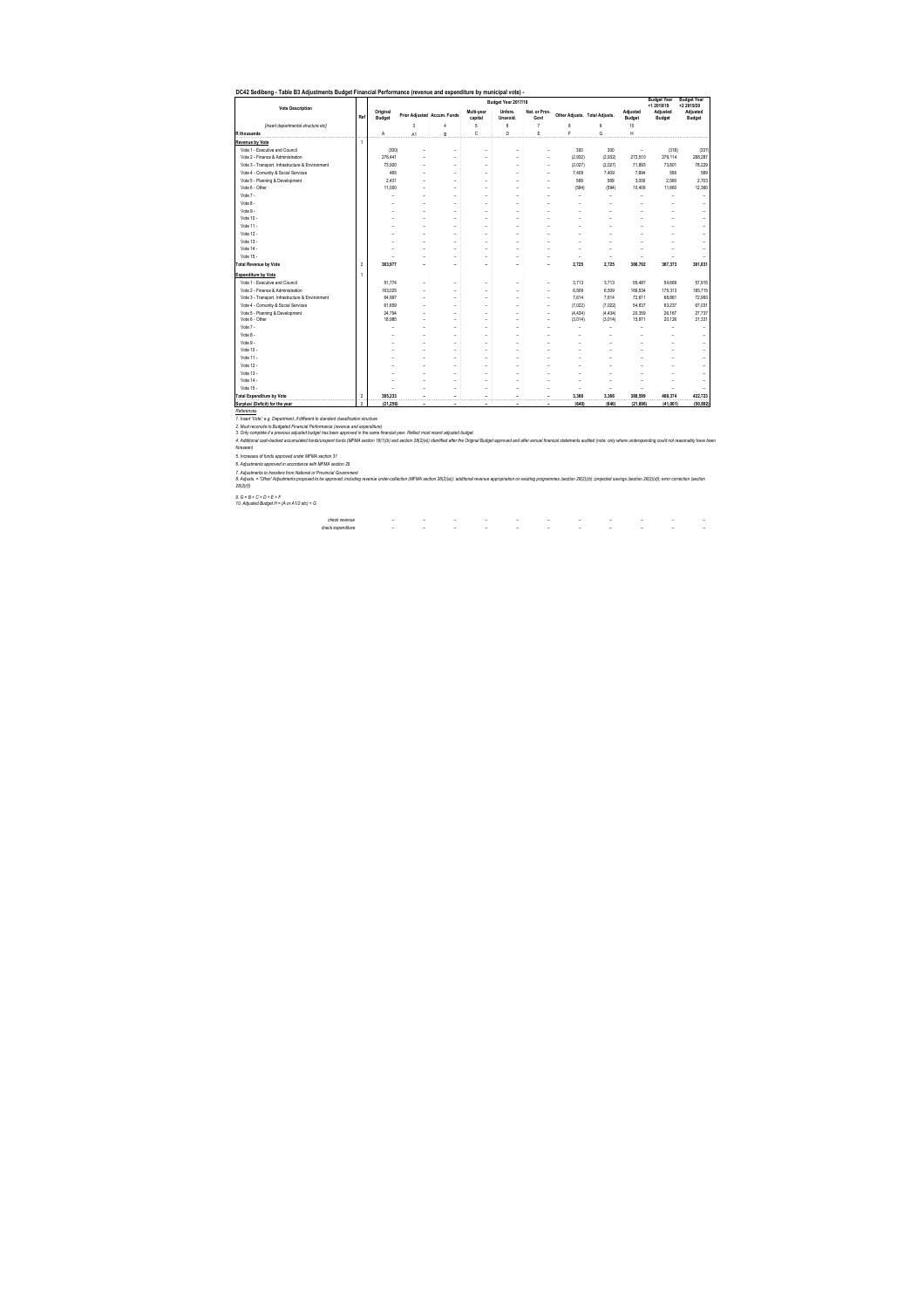## **DC42 Sedibeng - Table B4 Adjustments Budget Financial Performance (revenue and expenditure) -**

|                                                           | Budget Year 2017/18 |                          |                          |                             |                          |                          |                          |                               |                          | <b>Budget Year</b><br>+1 2018/19 | <b>Budget Year</b><br>+2 2019/20 |                          |
|-----------------------------------------------------------|---------------------|--------------------------|--------------------------|-----------------------------|--------------------------|--------------------------|--------------------------|-------------------------------|--------------------------|----------------------------------|----------------------------------|--------------------------|
| <b>Description</b>                                        | Ref                 | Original                 |                          | Prior Adjusted Accum. Funds | Multi-year               | Unfore.                  | Nat. or Prov.            | Other Adjusts. Total Adjusts. |                          | Adjusted                         | Adjusted                         | Adjusted                 |
|                                                           |                     | <b>Budget</b>            |                          |                             | capital                  | Unavoid.                 | Govt                     |                               |                          | <b>Budget</b>                    | <b>Budget</b>                    | <b>Budget</b>            |
| R thousands                                               | $\overline{1}$      | А                        | 3<br>A <sub>1</sub>      | 4<br>B                      | 5<br>C                   | 6<br>D                   | $\overline{7}$<br>E      | 8<br>F                        | 9<br>Ġ                   | 10<br>H                          |                                  |                          |
| <b>Revenue By Source</b>                                  |                     |                          |                          |                             |                          |                          |                          |                               |                          |                                  |                                  |                          |
| Property rates                                            | $\overline{2}$      | $\overline{\phantom{0}}$ |                          |                             |                          |                          |                          |                               | $\overline{\phantom{0}}$ |                                  |                                  |                          |
|                                                           | $\overline{c}$      |                          |                          |                             |                          |                          |                          |                               |                          |                                  |                                  |                          |
| Service charges - electricity revenue                     | $\overline{c}$      | $\overline{\phantom{a}}$ | $\rightarrow$            | ۳                           | L                        | L.                       |                          |                               | $\equiv$                 | L,                               | $\overline{\phantom{0}}$         |                          |
| Service charges - water revenue                           |                     |                          |                          |                             |                          |                          |                          | $\equiv$                      |                          |                                  |                                  |                          |
| Service charges - sanitation revenue                      | $\overline{c}$      | L.                       |                          |                             |                          |                          |                          |                               |                          | L                                |                                  |                          |
| Service charges - refuse revenue                          | $\overline{2}$      | $\overline{\phantom{a}}$ |                          |                             |                          | ۳                        |                          | $\overline{\phantom{m}}$      |                          |                                  | ۰                                |                          |
| Service charges - other                                   |                     | ٠                        |                          |                             |                          |                          |                          |                               |                          |                                  | $\overline{\phantom{a}}$         |                          |
| Rental of facilities and equipment                        |                     | 448                      |                          |                             |                          |                          |                          | 19                            | 19                       | 466                              | 560                              | 594                      |
| Interest earned - external investments                    |                     | 1,680                    |                          |                             |                          |                          |                          |                               | ۳                        | 1,680                            | 1,803                            | 1,911                    |
| Interest earned - outstanding debtors                     |                     |                          |                          |                             |                          |                          |                          |                               |                          |                                  |                                  |                          |
| Dividends received                                        |                     | ٠                        |                          |                             |                          |                          |                          |                               | $\overline{\phantom{0}}$ | $\overline{\phantom{0}}$         |                                  |                          |
| Fines, penalties and forfeits                             |                     | ٠                        |                          |                             |                          |                          |                          |                               |                          |                                  |                                  |                          |
| Licences and permits                                      |                     | 73,920                   |                          |                             |                          |                          |                          | (73,060)                      | (73,060)                 | 860                              | 73,801                           | 78,229                   |
| Agency services                                           |                     | ÷                        |                          |                             |                          |                          |                          | 68,602                        | 68,602                   | 68,602                           |                                  |                          |
| Transfers and subsidies                                   |                     | 261,869                  |                          |                             |                          |                          |                          | 3,677                         | 3,677                    | 265,546                          | 266,279                          | 274,757                  |
| Other revenue                                             | $\overline{2}$      | 19,749                   | $\overline{\phantom{a}}$ | ÷,                          | L,                       | ÷,                       | $\overline{\phantom{a}}$ | 3,487                         | 3,487                    | 23,237                           | 20,971                           | 22,229                   |
| Gains on disposal of PPE                                  |                     | 140                      |                          |                             |                          |                          |                          |                               |                          | 140                              | 148                              | 157                      |
| otal Revenue (excluding capital transfers and             |                     | 357,806                  | $\qquad \qquad -$        | $\overline{\phantom{0}}$    | $\overline{\phantom{a}}$ | $\overline{\phantom{a}}$ | $\overline{\phantom{a}}$ | 2,725                         | 2,725                    | 360,531                          | 363,563                          | 377,878                  |
| contributions)                                            |                     |                          |                          |                             |                          |                          |                          |                               |                          |                                  |                                  |                          |
| <b>Expenditure By Type</b>                                |                     |                          |                          |                             |                          |                          |                          |                               |                          |                                  |                                  |                          |
|                                                           |                     | 253,992                  | $\overline{\phantom{a}}$ | L,                          | L.                       |                          | $\overline{\phantom{a}}$ | (4,610)                       | (4,610)                  | 249,383                          | 265,000                          | 280,900                  |
| Employee related costs                                    |                     |                          |                          |                             |                          | $\overline{\phantom{a}}$ |                          |                               |                          |                                  |                                  |                          |
| Remuneration of councillors                               |                     | 12,639                   |                          |                             |                          |                          |                          | 448                           | 448                      | 13,087                           | 13,343                           | 14,110                   |
| Debt impairment                                           |                     |                          |                          |                             |                          |                          |                          |                               | -                        |                                  |                                  |                          |
| Depreciation & asset impairment                           |                     | 16,896                   | $\overline{\phantom{a}}$ | $\overline{\phantom{0}}$    | $\overline{\phantom{0}}$ | $\overline{\phantom{a}}$ | $\overline{\phantom{a}}$ | (2,025)                       | (2,025)                  | 14,871                           | 17,910                           | 18,984                   |
| Finance charges                                           |                     |                          |                          |                             |                          |                          |                          |                               |                          |                                  |                                  |                          |
| <b>Bulk purchases</b>                                     |                     | $\overline{\phantom{a}}$ | $\overline{\phantom{a}}$ | $\overline{\phantom{a}}$    | $\overline{\phantom{a}}$ | $\overline{\phantom{a}}$ | $\sim$                   | $\equiv$                      | $\equiv$                 | L.                               | $\overline{\phantom{a}}$         | $\overline{\phantom{m}}$ |
| Other materials                                           |                     | 6,452                    |                          |                             |                          |                          |                          | 1,115                         | 1,115                    | 7,567                            | 7,165                            | 7,595                    |
| Contracted services                                       |                     | 42,751                   | $\equiv$                 | $\overline{\phantom{a}}$    | $\overline{\phantom{a}}$ | $\overline{\phantom{a}}$ | $\sim$                   | 10,639                        | 10,639                   | 53,389                           | 42,637                           | 45,195                   |
| Transfers and subsidies                                   |                     | 10,852                   |                          |                             |                          |                          |                          | (381)                         | (381)                    | 10,470                           | 8,883                            | 9,416                    |
| Other expenditure                                         |                     | 41,611                   | $\overline{\phantom{a}}$ | $\overline{\phantom{0}}$    | $\overline{\phantom{0}}$ | $\overline{\phantom{a}}$ | $\overline{\phantom{a}}$ | (1,821)                       | (1,821)                  | 39,790                           | 53,395                           | 56,479                   |
| Loss on disposal of PPE                                   |                     | 40                       |                          |                             |                          |                          |                          |                               |                          | 40                               | 40                               | 42                       |
| <b>Total Expenditure</b>                                  |                     | 385,233                  | $\blacksquare$           | $\equiv$                    | $\overline{a}$           | $\overline{a}$           | $\overline{a}$           | 3,366                         | 3,366                    | 388,599                          | 408,374                          | 432,723                  |
| Surplus/(Deficit)                                         |                     | (27, 427)                | $\overline{\phantom{0}}$ | ۰                           | $\overline{\phantom{0}}$ | $\overline{\phantom{0}}$ | ۰                        | (640)                         | (640)                    | (28,067)                         | (44, 811)                        | (54, 845)                |
| Transfers and subsidies - capital (monetary allocations)  |                     |                          |                          |                             |                          |                          |                          |                               |                          |                                  |                                  |                          |
| (National / Provincial and District)                      |                     | 6,171                    |                          |                             |                          |                          |                          |                               |                          | 6,171                            | 3,810                            | 3,953                    |
| Transfers and subsidies - capital (monetary allocations)  |                     |                          |                          |                             |                          |                          |                          |                               |                          |                                  |                                  |                          |
| (National / Provincial Departmental Agencies,             |                     |                          |                          |                             |                          |                          |                          |                               |                          |                                  |                                  |                          |
| Households, Non-profit Institutions, Private Enterprises, |                     |                          |                          |                             |                          |                          |                          |                               |                          |                                  |                                  |                          |
| Public Corporatons, Higher Educational Institutions)      |                     | Ξ                        |                          |                             |                          |                          |                          |                               |                          |                                  |                                  |                          |
| Transfers and subsidies - capital (in-kind - all)         |                     |                          |                          |                             |                          |                          |                          |                               |                          |                                  |                                  |                          |
| Surplus/(Deficit) before taxation                         |                     | (21, 256)                | $\overline{\phantom{a}}$ | $\overline{\phantom{a}}$    | $\overline{\phantom{a}}$ | $\overline{\phantom{a}}$ | $\overline{\phantom{a}}$ | (640)                         | (640)                    | (21, 896)                        | (41,001)                         | (50, 892)                |
| Taxation                                                  |                     |                          |                          |                             |                          |                          |                          |                               | $\equiv$                 |                                  |                                  |                          |
| Surplus/(Deficit) after taxation                          |                     | (21, 256)                | $\overline{\phantom{a}}$ | $\overline{\phantom{a}}$    | $\overline{\phantom{a}}$ | $\overline{\phantom{a}}$ | $\overline{\phantom{a}}$ | (640)                         | (640)                    | (21, 896)                        | (41,001)                         | (50, 892)                |
| Attributable to minorities                                |                     |                          |                          |                             |                          |                          |                          |                               |                          |                                  |                                  |                          |
| Surplus/(Deficit) attributable to municipality            |                     | (21, 256)                | $\overline{\phantom{0}}$ | $\overline{\phantom{0}}$    | $\blacksquare$           | $\overline{\phantom{a}}$ | $\overline{\phantom{a}}$ | (640)                         | (640)                    | (21, 896)                        | (41,001)                         | (50, 892)                |
| Share of surplus/ (deficit) of associate                  |                     |                          |                          |                             |                          |                          |                          |                               | $\overline{\phantom{0}}$ |                                  |                                  |                          |
| Surplus/ (Deficit) for the year                           |                     | (21, 256)                | $\blacksquare$           | $\overline{\phantom{0}}$    | $\equiv$                 | $\blacksquare$           | $\blacksquare$           | (640)                         | (640)                    | (21, 896)                        | (41,001)                         | (50, 892)                |

*References*

*1. Classifications are revenue sources and expenditure type*

*2. Detail to be provided in Table SB1*

*3. Only complete if a previous adjusted budget has been approved in the same financial year. Reflect most recent adjusted budget.*

4. Additional cash-backed accumulated funds/unspent funds (MFMA section 18(1)(b) and section 28(2)(e)) identified after the Original Budget approved and after annual financial statements audited (note: only where underspen *reasonably have been foreseen)*

*5. Increases of funds approved under MFMA section 31*

*6. Adjustments approved in accordance with MFMA section 29* 

*7. Adjustments to transfers from National or Provincial Government*

8. Adjusts. = 'Other' Adjustments proposed to be approved; including revenue under-collection (MFMA section 28(2)(a)); additional revenue appropriation on existing programmes (section 28(2)(b); projected savings (section 2 *(section 28(2)(f))*

*9. G = B + C + D + E + F*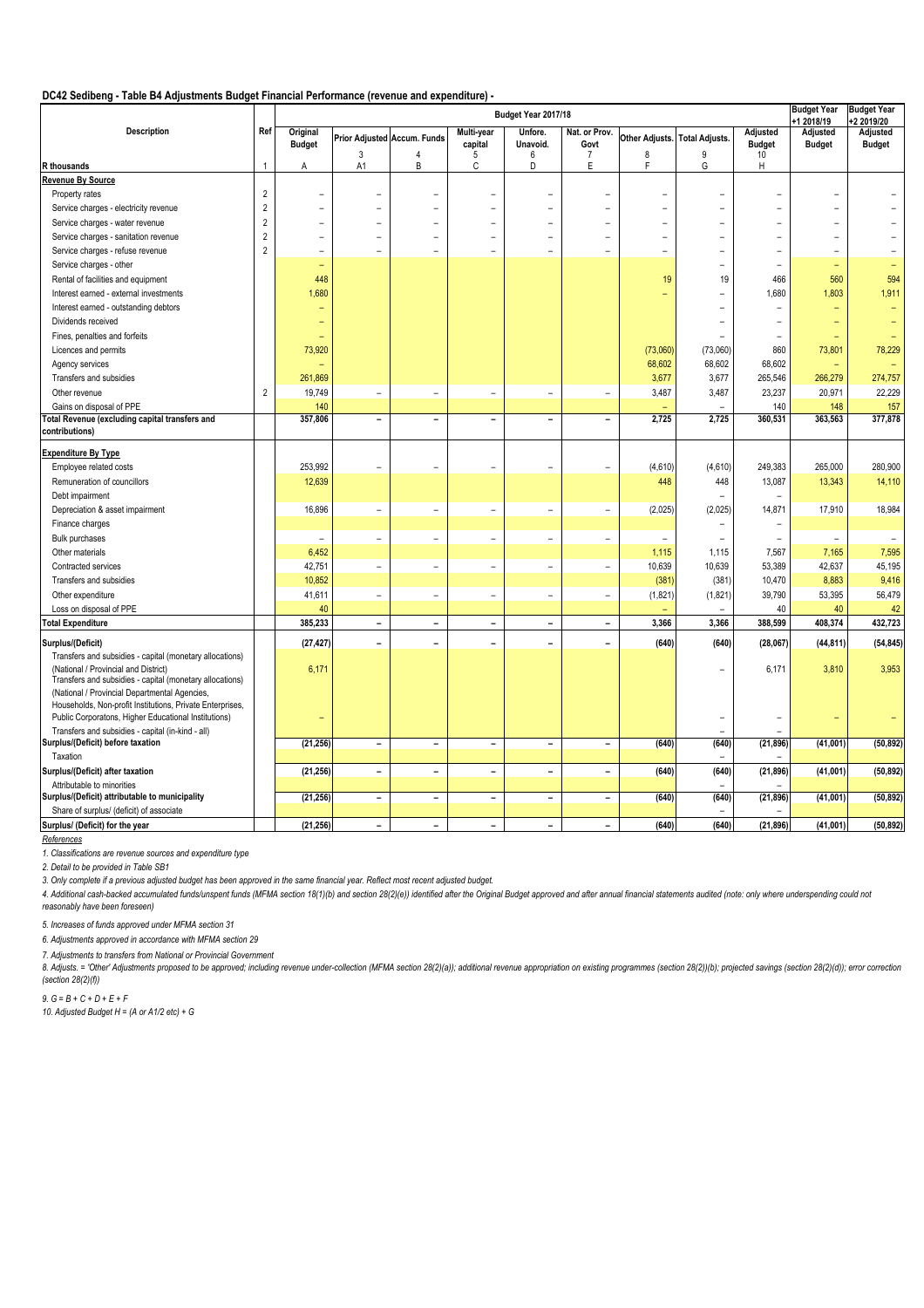#### **DC42 Sedibeng - Table B5 Adjustments Capital Expenditure Budget by vote and funding -**

|                                                                     | Budget Year 2017/18 |                              |                              |                              |                                  |                                  |                          | <b>Budget Year</b>               | <b>Budget Year</b>                                   |                                                      |                              |                          |
|---------------------------------------------------------------------|---------------------|------------------------------|------------------------------|------------------------------|----------------------------------|----------------------------------|--------------------------|----------------------------------|------------------------------------------------------|------------------------------------------------------|------------------------------|--------------------------|
| Description                                                         | Ref                 | Original                     |                              | Prior Adjusted Accum. Funds  | Multi-year                       | Unfore.                          | Nat. or Prov.            | Other Adjusts.                   | <b>Total Adjusts.</b>                                | Adjusted                                             | 1 2018/19<br>Adjusted        | +2 2019/20<br>Adjusted   |
|                                                                     |                     | <b>Budget</b>                | $\sqrt{5}$                   | $\bf 6$                      | capital<br>7                     | Unavoid.<br>8                    | Govt<br>9                | $10$                             | 11                                                   | <b>Budget</b><br>12                                  | <b>Budget</b>                | <b>Budget</b>            |
| R thousands                                                         |                     | Α                            | A1                           | В                            | С                                | D                                | E                        | F.                               | G                                                    | н                                                    |                              |                          |
| Capital expenditure - Vote                                          |                     |                              |                              |                              |                                  |                                  |                          |                                  |                                                      |                                                      |                              |                          |
| Multi-year expenditure to be adjusted                               | $\overline{2}$      |                              |                              |                              |                                  |                                  |                          |                                  |                                                      |                                                      |                              |                          |
| Vote 1 - Executive and Council<br>Vote 2 - Finance & Administration |                     |                              |                              |                              | $\overline{a}$<br>$\overline{a}$ | $\overline{a}$<br>-              | $\overline{\phantom{0}}$ | $\overline{a}$                   |                                                      |                                                      |                              |                          |
| Vote 3 - Transport, Infrastructure & Environment                    |                     |                              |                              | $\overline{a}$               | $\overline{a}$                   | $\overline{a}$                   |                          | $\overline{a}$                   |                                                      | $\overline{a}$                                       |                              |                          |
| Vote 4 - Comunity & Social Services                                 |                     |                              |                              |                              |                                  | -                                |                          |                                  |                                                      |                                                      |                              |                          |
| Vote 5 - Planning & Development                                     |                     |                              |                              |                              | $\overline{a}$                   | $\overline{a}$                   |                          | ۳                                |                                                      | $\overline{a}$                                       |                              |                          |
| Vote 6 - Other                                                      |                     |                              |                              |                              | $\overline{a}$                   | $\overline{\phantom{0}}$         | $\overline{\phantom{0}}$ | $\overline{a}$                   |                                                      |                                                      |                              |                          |
| Vote 7 -                                                            |                     |                              |                              |                              | $\overline{a}$                   | $\overline{a}$                   |                          |                                  |                                                      |                                                      |                              |                          |
| Vote 8 -                                                            |                     |                              |                              |                              |                                  | -                                |                          |                                  |                                                      |                                                      |                              |                          |
| Vote 9 -                                                            |                     |                              |                              |                              | $\overline{a}$                   | -                                |                          |                                  |                                                      |                                                      |                              |                          |
| Vote 10 -<br>Vote 11 -                                              |                     |                              |                              |                              | $\overline{a}$<br>$\overline{a}$ | -<br>-                           |                          |                                  |                                                      |                                                      |                              |                          |
| Vote 12 -                                                           |                     |                              |                              |                              |                                  | -                                |                          |                                  |                                                      |                                                      |                              |                          |
| Vote 13 -                                                           |                     |                              |                              |                              | $\overline{a}$                   | $\overline{a}$                   |                          |                                  |                                                      | $\overline{a}$                                       |                              |                          |
| Vote 14 -                                                           |                     |                              | $\overline{a}$               | $\overline{a}$               | $\overline{a}$                   | $\overline{\phantom{0}}$         | $\overline{\phantom{0}}$ | -                                |                                                      | $\overline{a}$                                       |                              |                          |
| Vote 15 -                                                           |                     | $\overline{a}$               | $\overline{a}$               | $\overline{\phantom{0}}$     | $\overline{a}$                   | $\overline{a}$                   | $\overline{a}$           | $\overline{\phantom{0}}$         | $\overline{a}$                                       | $\overline{a}$                                       | $\overline{a}$               |                          |
| Capital multi-year expenditure sub-total                            | 3                   | $\overline{\phantom{a}}$     | $\overline{\phantom{a}}$     | $\overline{a}$               | $\overline{\phantom{a}}$         | $\overline{\phantom{a}}$         | $\overline{\phantom{a}}$ | $\overline{\phantom{a}}$         | $\overline{\phantom{a}}$                             | $\overline{\phantom{a}}$                             | $\overline{a}$               |                          |
| Single-year expenditure to be adjusted                              | $\overline{2}$      |                              |                              |                              |                                  |                                  |                          |                                  |                                                      |                                                      |                              |                          |
| Vote 1 - Executive and Council                                      |                     | 300                          | $\overline{a}$               |                              | $\overline{\phantom{a}}$         | $\overline{a}$                   | $\overline{a}$           | (300)                            | (300)                                                | $\overline{a}$                                       | $\overline{\phantom{0}}$     |                          |
| Vote 2 - Finance & Administration                                   |                     | 5,700                        |                              |                              | $\overline{a}$                   | -                                |                          | (350)                            | (350)                                                | 5,350                                                |                              |                          |
| Vote 3 - Transport, Infrastructure & Environment                    |                     | ۳                            |                              | $\overline{a}$               | $\overline{a}$                   | $\overline{a}$                   |                          |                                  | $\overline{\phantom{a}}$                             | $\overline{a}$                                       |                              |                          |
| Vote 4 - Comunity & Social Services                                 |                     |                              |                              |                              |                                  |                                  |                          | $\overline{a}$                   |                                                      |                                                      |                              |                          |
| Vote 5 - Planning & Development                                     |                     |                              |                              |                              | $\overline{a}$                   | ۰                                |                          | ۰                                | $\overline{a}$                                       | ۳                                                    |                              |                          |
| Vote 6 - Other<br>Vote 7 -                                          |                     |                              | ۳                            | ۳                            | $\overline{a}$<br>$\overline{a}$ | $\overline{a}$<br>$\overline{a}$ |                          | $\overline{a}$<br>$\overline{a}$ | $\overline{a}$                                       | $\overline{a}$<br>L.                                 |                              |                          |
| Vote 8 -                                                            |                     |                              |                              |                              |                                  | $\overline{a}$                   |                          |                                  |                                                      | $\overline{a}$                                       |                              |                          |
| Vote 9 -                                                            |                     |                              |                              |                              | $\overline{a}$                   | $\overline{a}$                   |                          | L                                |                                                      |                                                      |                              |                          |
| Vote 10 -                                                           |                     |                              |                              |                              | $\overline{a}$                   | $\overline{\phantom{0}}$         |                          | $\overline{a}$                   |                                                      | $\overline{a}$                                       |                              |                          |
| Vote 11 -                                                           |                     |                              |                              |                              | $\overline{a}$                   | $\overline{a}$                   |                          |                                  |                                                      | $\overline{a}$                                       |                              |                          |
| Vote 12 -                                                           |                     |                              |                              |                              |                                  | $\overline{a}$                   |                          |                                  |                                                      | -                                                    |                              |                          |
| Vote 13 -                                                           |                     |                              | ۰                            | $\overline{a}$<br>L          | ۰                                | ۰<br>$\overline{a}$              | ۰                        | $\overline{a}$                   |                                                      | $\overline{a}$<br>$\overline{a}$                     |                              |                          |
| Vote 14 -<br>Vote 15 -                                              |                     | $\overline{a}$               | $\overline{a}$               | $\overline{a}$               | $\overline{a}$                   | $\overline{a}$                   | $\overline{a}$           | $\overline{a}$<br>$\overline{a}$ | $\overline{a}$                                       | $\overline{a}$                                       | $\overline{a}$               |                          |
| Capital single-year expenditure sub-total                           |                     | 6,000                        | $\overline{\phantom{a}}$     | $\overline{\phantom{a}}$     | $\overline{\phantom{a}}$         | $\overline{\phantom{a}}$         | $\overline{\phantom{a}}$ | (650)                            | (650)                                                | 5,350                                                | $\overline{\phantom{a}}$     | $\overline{\phantom{0}}$ |
| <b>Total Capital Expenditure - Vote</b>                             |                     | 6,000                        | $\overline{\phantom{a}}$     | $\overline{\phantom{0}}$     | $\overline{\phantom{a}}$         | $\overline{\phantom{a}}$         | $\overline{\phantom{a}}$ | (650)                            | (650)                                                | 5,350                                                | $\qquad \qquad \blacksquare$ | $\overline{\phantom{0}}$ |
| <b>Capital Expenditure - Functional</b>                             |                     |                              |                              |                              |                                  |                                  |                          |                                  |                                                      |                                                      |                              |                          |
| Governance and administration                                       |                     | 6,000                        |                              |                              | $\overline{a}$                   | $\overline{\phantom{a}}$         | $\overline{\phantom{0}}$ | (650)                            | (650)                                                | 5,350                                                |                              |                          |
| Executive and council                                               |                     | 300                          |                              |                              |                                  |                                  |                          | (300)                            | (300)                                                | $\overline{a}$                                       |                              |                          |
| Finance and administration                                          |                     | 5,700                        |                              |                              |                                  |                                  |                          | (350)                            | (350)                                                | 5,350                                                |                              |                          |
| Internal audit                                                      |                     |                              |                              |                              |                                  |                                  |                          |                                  | $\overline{\phantom{a}}$                             | $\overline{a}$                                       |                              |                          |
| <b>Community and public safety</b>                                  |                     | $\qquad \qquad -$            | $\overline{a}$               | -                            | $\overline{\phantom{0}}$         | $\overline{\phantom{a}}$         | $\overline{\phantom{0}}$ | -                                |                                                      |                                                      | $\qquad \qquad$              |                          |
| Community and social services<br>Sport and recreation               |                     |                              |                              |                              |                                  |                                  |                          |                                  |                                                      | $\overline{a}$                                       |                              |                          |
| Public safety                                                       |                     |                              |                              |                              |                                  |                                  |                          |                                  |                                                      |                                                      |                              |                          |
| Housing                                                             |                     |                              |                              |                              |                                  |                                  |                          |                                  |                                                      |                                                      |                              |                          |
| Health                                                              |                     |                              |                              |                              |                                  |                                  |                          |                                  |                                                      | $\overline{a}$                                       |                              |                          |
| <b>Economic and environmental services</b>                          |                     | $\qquad \qquad \blacksquare$ | $\qquad \qquad \blacksquare$ | $\overline{\phantom{0}}$     | $\overline{\phantom{a}}$         | $\overline{\phantom{a}}$         | $\overline{\phantom{a}}$ | $\overline{\phantom{0}}$         |                                                      | $\overline{a}$                                       | $\overline{a}$               |                          |
| Planning and development                                            |                     |                              |                              |                              |                                  |                                  |                          |                                  |                                                      |                                                      |                              |                          |
| Road transport                                                      |                     |                              |                              |                              |                                  |                                  |                          |                                  |                                                      | $\overline{a}$                                       |                              |                          |
| Environmental protection                                            |                     | $\overline{\phantom{a}}$     | $\overline{\phantom{a}}$     | $\overline{\phantom{0}}$     | $\overline{\phantom{a}}$         | $\overline{\phantom{a}}$         | $\overline{\phantom{a}}$ | $\overline{a}$                   | $\overline{a}$<br>$\overline{a}$                     | $\overline{\phantom{a}}$<br>$\overline{\phantom{a}}$ | $\overline{\phantom{a}}$     |                          |
| <b>Trading services</b><br>Energy sources                           |                     |                              |                              |                              |                                  |                                  |                          |                                  | $\overline{a}$                                       | $\overline{\phantom{0}}$                             |                              |                          |
| Water management                                                    |                     |                              |                              |                              |                                  |                                  |                          |                                  |                                                      | $\overline{a}$                                       |                              |                          |
| Waste water management                                              |                     |                              |                              |                              |                                  |                                  |                          |                                  | $\overline{a}$                                       | $\overline{a}$                                       |                              |                          |
| Waste management                                                    |                     |                              |                              |                              |                                  |                                  |                          |                                  | $\qquad \qquad -$                                    | $\overline{\phantom{a}}$                             |                              |                          |
| Other                                                               |                     |                              |                              |                              |                                  |                                  |                          |                                  |                                                      |                                                      |                              |                          |
| <b>Total Capital Expenditure - Functional</b>                       | $\sqrt{3}$          | 6,000                        | $\overline{\phantom{a}}$     | $\qquad \qquad \blacksquare$ | $\overline{\phantom{a}}$         | $\overline{\phantom{a}}$         | $\overline{\phantom{a}}$ | (650)                            | (650)                                                | 5,350                                                | $\blacksquare$               | -                        |
| Funded by:                                                          |                     |                              |                              |                              |                                  |                                  |                          |                                  |                                                      |                                                      |                              |                          |
| National Government                                                 |                     |                              |                              |                              |                                  |                                  |                          |                                  | $\overline{a}$                                       | $\overline{a}$                                       |                              |                          |
| Provincial Government                                               |                     |                              |                              |                              |                                  |                                  |                          |                                  | $\overline{a}$                                       | $\overline{a}$                                       |                              |                          |
| <b>District Municipality</b>                                        |                     |                              |                              |                              |                                  |                                  |                          |                                  |                                                      | $\overline{\phantom{0}}$                             |                              |                          |
| Other transfers and grants                                          |                     |                              |                              |                              |                                  |                                  |                          |                                  | $\overline{a}$                                       | $\overline{\phantom{0}}$                             |                              |                          |
| Transfers recognised - capital<br>Public contributions & donations  | $\overline{4}$      | $\overline{\phantom{a}}$     | $\overline{\phantom{a}}$     | $\frac{1}{2}$                | $\overline{\phantom{a}}$         | $\overline{\phantom{a}}$         | $\overline{\phantom{a}}$ | $\overline{\phantom{a}}$         | $\overline{\phantom{a}}$<br>$\overline{\phantom{m}}$ | $\overline{\phantom{a}}$<br>$\overline{\phantom{a}}$ | $\qquad \qquad -$            |                          |
| Borrowing                                                           |                     |                              |                              |                              |                                  |                                  |                          |                                  | $\overline{\phantom{a}}$                             | $\overline{\phantom{0}}$                             |                              |                          |
| Internally generated funds                                          |                     | 6,000                        |                              |                              |                                  |                                  |                          | (650)                            | (650)                                                | 5,350                                                |                              |                          |
| <b>Total Capital Funding</b>                                        |                     | 6,000                        | $\overline{\phantom{a}}$     | $\overline{\phantom{0}}$     | $\overline{\phantom{a}}$         | $\overline{\phantom{a}}$         | $\overline{\phantom{a}}$ | (650)                            | (650)                                                | 5,350                                                | $\overline{\phantom{a}}$     | $\overline{\phantom{0}}$ |

*References*

*1. Municipalities may choose to appropriate for capital expenditure for three years or for one year (if one year appropriation projected expenditure required for yr2 and yr3).*

*2. Include capital component of PPP unitary payment. Note that capital transfers are only appropriated to municipalities for the budget year*

*3. Capital expenditure by standard classification must reconcile to the appropriations by vote*

4. Must reconcile to supporting table SB7 and to Adjustments Budget Financial Performance (revenue and expenditure)<br>5. Only complete if a previous adjusted budget has been approved in the same financial year. Reflect most

. And included that set that set that is a set of the set of the set of the set of the set of the set of the set of the set of the set of the set of the set of the set of the set of the set of the set of the set of the set *been foreseen) 7. Increases of funds approved under MFMA section 31*

*8. Adjustments approved in accordance with MFMA section 29* 

9. Adjustments to transfers from National or Provincial Government<br>10. Adjusts. = 'Other' Adjustments proposed to be approved; including revenue under-collection (MFMA section 28(2)(a)); additional revenue appropriation on *28(2)(f))*

*11. G = B + C + D + E + F 12. Adjusted Budget H = (A or A1/2 etc) + G*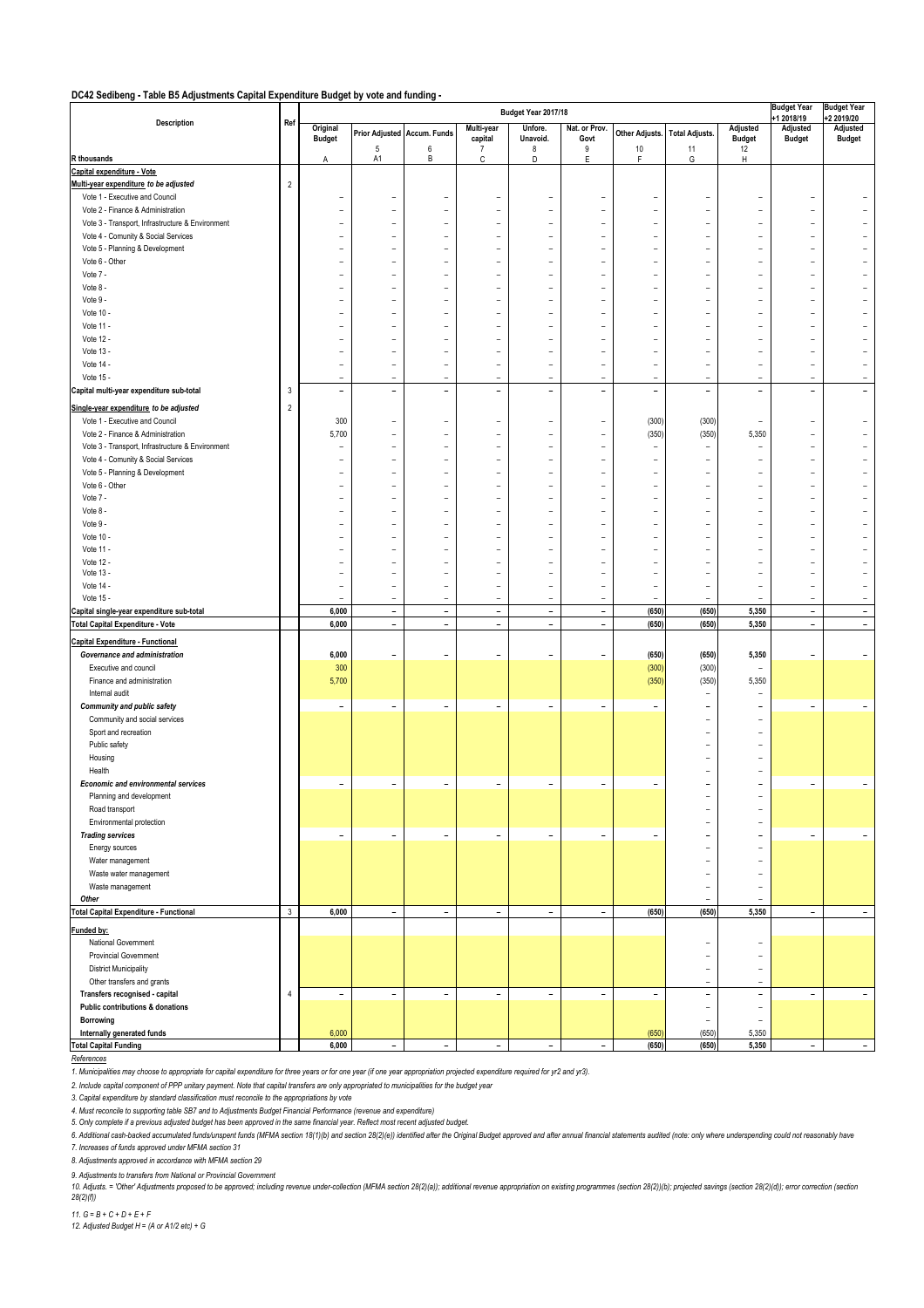## **DC42 Sedibeng - Table B6 Adjustments Budget Financial Position -**

|                                          |                |                           |                          |                             | <b>Budget Year</b><br>+1 2018/19 | <b>Budget Year</b><br>+2 2019/20 |                          |                          |                          |                           |                           |                           |
|------------------------------------------|----------------|---------------------------|--------------------------|-----------------------------|----------------------------------|----------------------------------|--------------------------|--------------------------|--------------------------|---------------------------|---------------------------|---------------------------|
| Description                              | Ref            | Original<br><b>Budget</b> |                          | Prior Adjusted Accum. Funds | Multi-year<br>capital            | Unfore.<br>Unavoid.              | Nat. or Prov.<br>Govt    | Other Adjusts.           | <b>Total Adjusts.</b>    | Adjusted<br><b>Budget</b> | Adjusted<br><b>Budget</b> | Adjusted<br><b>Budget</b> |
| R thousands                              |                | A                         | 3<br>A1                  | 4<br>B                      | 5<br>$\mathsf{C}$                | 6<br>D                           | $\overline{7}$<br>E      | 8<br>F                   | $9\,$<br>G               | 10<br>H                   |                           |                           |
| <b>ASSETS</b>                            |                |                           |                          |                             |                                  |                                  |                          |                          |                          |                           |                           |                           |
| <b>Current assets</b>                    |                |                           |                          |                             |                                  |                                  |                          |                          |                          |                           |                           |                           |
| Cash                                     |                |                           |                          |                             |                                  |                                  |                          | 19,257                   | 19,257                   | 19,257                    |                           |                           |
| Call investment deposits                 | -1             | $\overline{\phantom{0}}$  | $\overline{\phantom{a}}$ | $\sim$                      | $\overline{\phantom{a}}$         | $\overline{\phantom{a}}$         | $\overline{\phantom{a}}$ | $\equiv$                 | $\overline{\phantom{0}}$ | -                         | ۰                         |                           |
| Consumer debtors                         | -1             | $\overline{\phantom{0}}$  | $\overline{\phantom{0}}$ | $\equiv$                    | $\equiv$                         | $\equiv$                         | $\equiv$                 | $\overline{\phantom{0}}$ | $\overline{\phantom{0}}$ | $=$                       | $\overline{\phantom{0}}$  |                           |
| Other debtors                            |                | 35,893                    |                          |                             |                                  |                                  |                          |                          |                          | 35,893                    | 35,893                    | 35,893                    |
| Current portion of long-term receivables |                |                           |                          |                             |                                  |                                  |                          |                          | ۰                        | $\equiv$                  |                           |                           |
| Inventory                                |                |                           |                          |                             |                                  |                                  |                          |                          | ۳                        | $\equiv$                  |                           |                           |
| <b>Total current assets</b>              |                | 35,893                    | $\overline{\phantom{a}}$ | $\overline{\phantom{0}}$    | $\overline{\phantom{a}}$         | $\overline{\phantom{a}}$         | $\overline{\phantom{a}}$ | 19,257                   | 19,257                   | 55,150                    | 35,893                    | 35,893                    |
|                                          |                |                           |                          |                             |                                  |                                  |                          |                          |                          |                           |                           |                           |
| Non current assets                       |                |                           |                          |                             |                                  |                                  |                          |                          |                          |                           |                           |                           |
| Long-term receivables                    |                |                           |                          |                             |                                  |                                  |                          |                          |                          |                           |                           |                           |
| Investments                              |                |                           |                          |                             |                                  |                                  |                          |                          |                          |                           |                           |                           |
| Investment property                      |                |                           |                          |                             |                                  |                                  |                          |                          |                          |                           |                           |                           |
| Investment in Associate                  |                |                           |                          |                             |                                  |                                  |                          |                          | -                        |                           |                           |                           |
| Property, plant and equipment            | $\overline{1}$ | 116,833                   | $\overline{\phantom{a}}$ | $\overline{\phantom{a}}$    | $\overline{\phantom{a}}$         | $\equiv$                         | $\overline{\phantom{a}}$ | 1,375                    | 1,375                    | 118,207                   | 105,937                   | 88,027                    |
| Agricultural                             |                |                           |                          |                             |                                  |                                  |                          |                          |                          |                           |                           |                           |
| Biological                               |                |                           |                          |                             |                                  |                                  |                          |                          |                          |                           |                           |                           |
| Intangible                               |                |                           |                          |                             |                                  |                                  |                          |                          |                          |                           |                           |                           |
| Other non-current assets                 |                |                           |                          |                             |                                  |                                  |                          |                          | ۳                        |                           |                           |                           |
| otal non current assets                  |                | 116,833                   | $\overline{\phantom{a}}$ | $\overline{\phantom{a}}$    | $\overline{\phantom{a}}$         | $\overline{\phantom{a}}$         | $\overline{\phantom{a}}$ | 1,375                    | 1,375                    | 118,207                   | 105,937                   | 88,027                    |
| <b>TOTAL ASSETS</b>                      |                | 152,726                   | $\blacksquare$           | $\overline{\phantom{0}}$    | $\blacksquare$                   | $\blacksquare$                   | $\blacksquare$           | 20,632                   | 20,632                   | 173,357                   | 141,830                   | 123,920                   |
| <b>LIABILITIES</b>                       |                |                           |                          |                             |                                  |                                  |                          |                          |                          |                           |                           |                           |
| <b>Current liabilities</b>               |                |                           |                          |                             |                                  |                                  |                          |                          |                          |                           |                           |                           |
| Bank overdraft                           |                | 605                       |                          |                             |                                  |                                  |                          | (605)                    | (605)                    | $\overline{\phantom{0}}$  | 4,963                     | 38,066                    |
| Borrowing                                |                | $\overline{\phantom{0}}$  | $\overline{\phantom{a}}$ | $\sim$                      | $\overline{\phantom{m}}$         | $\overline{\phantom{a}}$         | $\overline{\phantom{a}}$ | $\overline{\phantom{0}}$ | -                        | $\overline{\phantom{0}}$  | $\overline{\phantom{0}}$  | $\equiv$                  |
| Consumer deposits                        |                |                           |                          |                             |                                  |                                  |                          |                          | $\overline{\phantom{0}}$ | $\equiv$                  |                           |                           |
| Trade and other payables                 |                | 132,121                   | $\overline{\phantom{a}}$ | $\overline{\phantom{a}}$    | $\overline{\phantom{a}}$         | $\overline{\phantom{a}}$         | $\overline{\phantom{a}}$ | $\overline{\phantom{a}}$ | $\overline{\phantom{m}}$ | 132,121                   | 139,135                   | 140,210                   |
| Provisions                               |                |                           |                          |                             |                                  |                                  |                          |                          | ÷                        | ÷                         |                           |                           |
| <b>Total current liabilities</b>         |                | 132,726                   | $\overline{\phantom{a}}$ | $\blacksquare$              | $\overline{\phantom{a}}$         | $\blacksquare$                   | $\overline{\phantom{a}}$ | (605)                    | (605)                    | 132,121                   | 144,098                   | 178,276                   |
| Non current liabilities                  |                |                           |                          |                             |                                  |                                  |                          |                          |                          |                           |                           |                           |
| Borrowing                                | -1             |                           | $\overline{\phantom{a}}$ | ٠                           | $\overline{\phantom{0}}$         | $\overline{\phantom{a}}$         | $\overline{\phantom{a}}$ | $\blacksquare$           | ۰                        |                           |                           |                           |
| Provisions                               | $\overline{1}$ | ÷,                        | ÷,                       | $\overline{a}$              | ÷,                               | ÷,                               | $\equiv$                 | ÷                        | $\equiv$                 | $\equiv$                  | ٠                         |                           |
| <b>Total non current liabilities</b>     |                | $\overline{\phantom{0}}$  | $\overline{\phantom{a}}$ | $\overline{\phantom{a}}$    | $\overline{\phantom{a}}$         | $\overline{\phantom{a}}$         | $\overline{\phantom{a}}$ | $\overline{\phantom{a}}$ | $\overline{\phantom{a}}$ | $\overline{\phantom{0}}$  | ۰                         |                           |
| <b>TOTAL LIABILITIES</b>                 |                | 132,726                   | $\overline{\phantom{a}}$ | $\overline{\phantom{a}}$    | $\overline{\phantom{a}}$         | $\overline{\phantom{a}}$         | $\overline{\phantom{a}}$ | (605)                    | (605)                    | 132,121                   | 144,098                   | 178,276                   |
| <b>NET ASSETS</b>                        | $\sqrt{2}$     | 19,999                    | $\overline{\phantom{a}}$ | $\overline{\phantom{0}}$    | $\overline{\phantom{a}}$         | $\overline{\phantom{0}}$         | $\overline{\phantom{a}}$ | 21,237                   | 21,237                   | 41,236                    | (2, 268)                  | (54, 356)                 |
| <b>COMMUNITY WEALTH/EQUITY</b>           |                |                           |                          |                             |                                  |                                  |                          |                          |                          |                           |                           |                           |
| Accumulated Surplus/(Deficit)            |                | 19,999                    | $\overline{\phantom{a}}$ | $\overline{\phantom{m}}$    | $\overline{\phantom{a}}$         | $\overline{\phantom{a}}$         | $\overline{\phantom{a}}$ | 21,237                   | 21,237                   | 41,236                    | (2, 268)                  | (54, 356)                 |
| Reserves                                 |                | $\overline{\phantom{m}}$  | $\overline{\phantom{m}}$ | $\overline{\phantom{a}}$    | $\overline{\phantom{a}}$         | $\overline{\phantom{a}}$         | $\overline{\phantom{a}}$ | $\overline{\phantom{a}}$ | $\overline{\phantom{0}}$ | $\overline{\phantom{0}}$  | $\overline{\phantom{a}}$  | $\equiv$                  |
| Minorities' interests                    |                |                           |                          |                             |                                  |                                  |                          |                          |                          |                           |                           |                           |
| TOTAL COMMUNITY WEALTH/EQUITY            |                | 19,999                    | $\blacksquare$           | $\blacksquare$              | $\blacksquare$                   | $\blacksquare$                   | $\overline{\phantom{a}}$ | 21,237                   | 21,237                   | 41,236                    | (2, 268)                  | (54, 356)                 |
|                                          |                |                           |                          |                             |                                  |                                  |                          |                          |                          |                           |                           |                           |

*References*

*1. Detail to be provided in Table SA3*

*2. Net assets must balance with Total Community Wealth/Equity*

*3. Only complete if a previous adjusted budget has been approved in the same financial year. Reflect most recent adjusted budget.*

4. Additional cash-backed accumulated funds/unspent funds (MFMA section 18(1)(b) and section 28(2)(e)) identified after the Original Budget approved and after annual financial statements audited (note: only where underspen *reasonably have been foreseen)*

*5. Increases of funds approved under MFMA section 31*

*6. Adjustments approved in accordance with MFMA section 29* 

*7. Adjustments to transfers from National or Provincial Government*

8. Adjusts. = 'Other' Adjustments proposed to be approved; including revenue under-collection (MFMA section 28(2)(a)); additional revenue appropriation on existing programmes (section 28(2)(b); projected savings (section 2 *correction (section 28(2)(f))*

*9. G = B + C + D + E + F*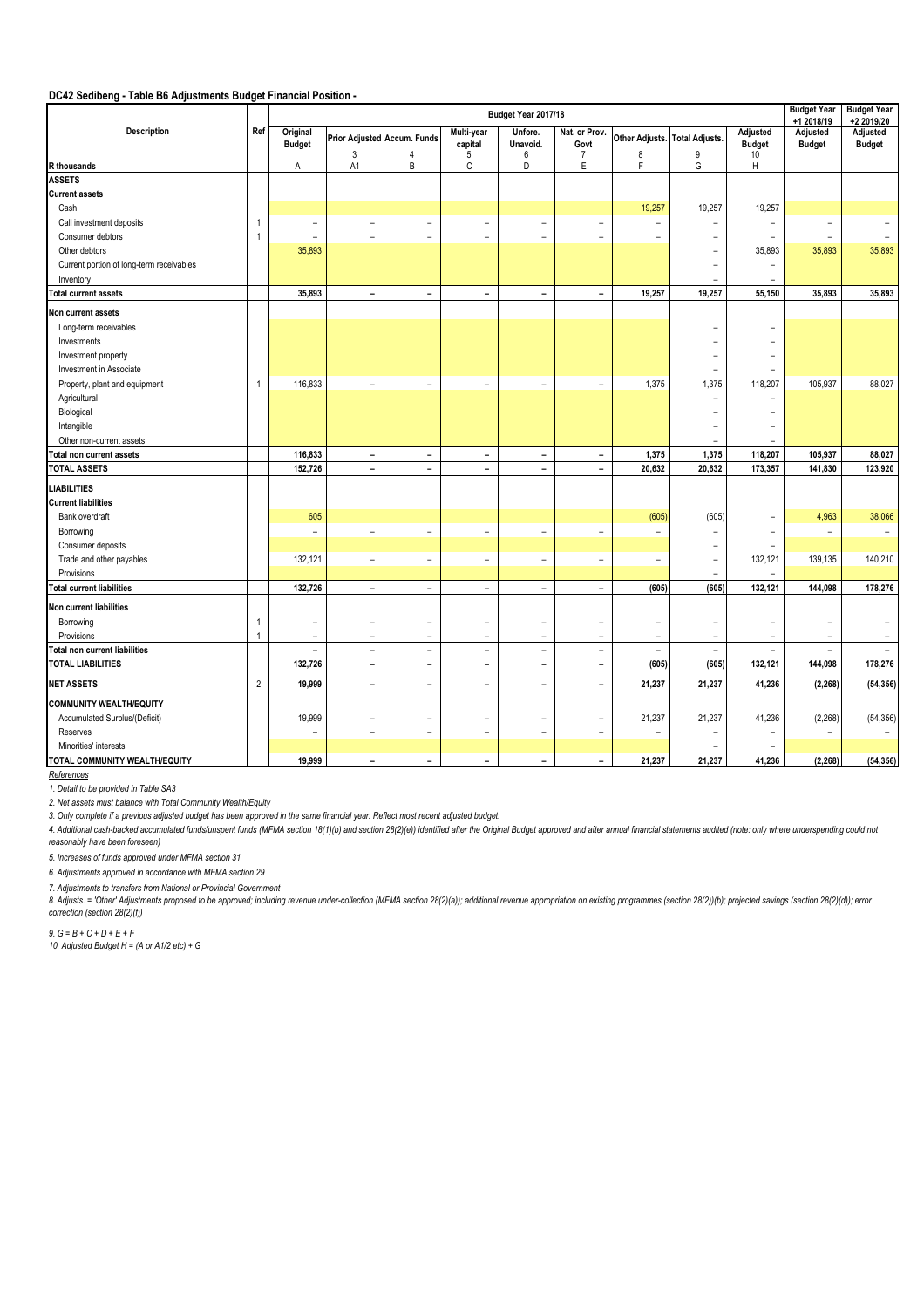## **DC42 Sedibeng - Table B7 Adjustments Budget Cash Flows -**

|                                                   |                |                           |                                  |                          | <b>Budget Year</b><br>+1 2018/19 | <b>Budget Year</b><br>+2 2019/20 |                                         |                                    |                          |                                 |                              |                           |
|---------------------------------------------------|----------------|---------------------------|----------------------------------|--------------------------|----------------------------------|----------------------------------|-----------------------------------------|------------------------------------|--------------------------|---------------------------------|------------------------------|---------------------------|
| Description                                       | Ref            | Original<br><b>Budget</b> | Prior Adjusted Accum. Funds<br>3 | 4                        | Multi-year<br>capital<br>5       | Unfore.<br>Unavoid.<br>6         | Nat. or Prov.<br>Govt<br>$\overline{7}$ | Other Adjusts. Total Adjusts.<br>8 | 9                        | Adjusted<br><b>Budget</b><br>10 | Adjusted<br><b>Budget</b>    | Adjusted<br><b>Budget</b> |
| <b>R</b> thousands                                |                | A                         | A <sub>1</sub>                   | B                        | C                                | D                                | E                                       | F                                  | G                        | H                               |                              |                           |
| <b>CASH FLOW FROM OPERATING ACTIVITIES</b>        |                |                           |                                  |                          |                                  |                                  |                                         |                                    |                          |                                 |                              |                           |
| Receipts                                          |                |                           |                                  |                          |                                  |                                  |                                         |                                    |                          |                                 |                              |                           |
| Property rates                                    |                | $\overline{\phantom{0}}$  |                                  |                          |                                  |                                  |                                         |                                    | $\overline{\phantom{0}}$ | -                               |                              |                           |
| Service charges                                   |                |                           |                                  |                          |                                  |                                  |                                         |                                    | $\overline{\phantom{a}}$ | $\equiv$                        | $\overline{\phantom{a}}$     |                           |
| Other revenue                                     |                | 94,117                    |                                  |                          |                                  |                                  |                                         | (275)                              | (275)                    | 93,842                          | 95,451                       | 101,178                   |
| Government - operating                            |                | 268,740                   |                                  |                          |                                  |                                  |                                         | 3,000                              | 3,000                    | 271,740                         | 270,862                      | 280,561                   |
| Government - capital                              |                | ۰                         |                                  |                          |                                  |                                  |                                         |                                    |                          | -                               | $\overline{\phantom{0}}$     |                           |
| Interest                                          |                | 1,680                     |                                  |                          |                                  |                                  |                                         | ٠                                  | ÷                        | 1,680                           | 1,803                        | 1,911                     |
| <b>Dividends</b>                                  |                | ٠                         |                                  |                          |                                  |                                  |                                         |                                    | $\overline{\phantom{0}}$ | -                               | $\overline{\phantom{0}}$     | $\overline{\phantom{0}}$  |
| Payments                                          |                |                           |                                  |                          |                                  |                                  |                                         |                                    |                          |                                 |                              |                           |
| Suppliers and employees                           |                | (368, 997)                |                                  |                          |                                  |                                  |                                         | (5, 391)                           | (5, 391)                 | (374, 388)                      | (392, 443)                   | (416, 868)                |
| Finance charges                                   |                |                           |                                  |                          |                                  |                                  |                                         |                                    |                          |                                 |                              |                           |
| Transfers and Grants                              |                |                           |                                  |                          |                                  |                                  |                                         |                                    |                          | -                               |                              |                           |
| NET CASH FROM/(USED) OPERATING ACTIVITIES         |                | (4, 460)                  | $\overline{\phantom{a}}$         | $\sim$                   | $\overline{\phantom{a}}$         | $\overline{\phantom{a}}$         | $\overline{\phantom{a}}$                | (2,665)                            | (2,665)                  | (7, 125)                        | (24, 328)                    | (33, 219)                 |
| CASH FLOWS FROM INVESTING ACTIVITIES              |                |                           |                                  |                          |                                  |                                  |                                         |                                    |                          |                                 |                              |                           |
| Receipts                                          |                |                           |                                  |                          |                                  |                                  |                                         |                                    |                          |                                 |                              |                           |
| Proceeds on disposal of PPE                       |                | 100                       |                                  |                          |                                  |                                  |                                         |                                    |                          | 100                             | 108                          | 115                       |
| Decrease (Increase) in non-current debtors        |                |                           |                                  |                          |                                  |                                  |                                         |                                    |                          |                                 |                              |                           |
| Decrease (increase) other non-current receivables |                |                           |                                  |                          |                                  |                                  |                                         |                                    |                          | ۰                               |                              |                           |
| Decrease (increase) in non-current investments    |                |                           |                                  |                          |                                  |                                  |                                         |                                    |                          | L,                              |                              |                           |
| Payments                                          |                |                           |                                  |                          |                                  |                                  |                                         |                                    |                          |                                 |                              |                           |
| Capital assets                                    |                | (6,000)                   |                                  |                          |                                  |                                  |                                         | 650                                | 650                      | (5, 350)                        |                              |                           |
| NET CASH FROM/(USED) INVESTING ACTIVITIES         |                | (5,900)                   | $\blacksquare$                   | $\overline{\phantom{0}}$ | $\overline{\phantom{0}}$         | $\overline{\phantom{0}}$         | $\overline{\phantom{0}}$                | 650                                | 650                      | (5, 250)                        | 108                          | 115                       |
|                                                   |                |                           |                                  |                          |                                  |                                  |                                         |                                    |                          |                                 |                              |                           |
| <b>CASH FLOWS FROM FINANCING ACTIVITIES</b>       |                |                           |                                  |                          |                                  |                                  |                                         |                                    |                          |                                 |                              |                           |
| Receipts                                          |                |                           |                                  |                          |                                  |                                  |                                         |                                    |                          |                                 |                              |                           |
| Short term loans                                  |                |                           |                                  |                          |                                  |                                  |                                         |                                    |                          |                                 |                              |                           |
| Borrowing long term/refinancing                   |                |                           |                                  |                          |                                  |                                  |                                         |                                    |                          |                                 |                              |                           |
| Increase (decrease) in consumer deposits          |                |                           |                                  |                          |                                  |                                  |                                         |                                    |                          | -                               |                              |                           |
| Payments                                          |                |                           |                                  |                          |                                  |                                  |                                         |                                    |                          |                                 |                              |                           |
| Repayment of borrowing                            |                |                           |                                  |                          |                                  |                                  |                                         |                                    | $\overline{\phantom{a}}$ | $\overline{\phantom{a}}$        |                              |                           |
| NET CASH FROM/(USED) FINANCING ACTIVITIES         |                | $\blacksquare$            | $\qquad \qquad \blacksquare$     | $\overline{\phantom{a}}$ | $\blacksquare$                   | $\overline{\phantom{a}}$         | ۰                                       | $\blacksquare$                     | $\overline{\phantom{a}}$ | $\overline{\phantom{a}}$        | $\qquad \qquad \blacksquare$ | $\overline{\phantom{a}}$  |
| NET INCREASE/ (DECREASE) IN CASH HELD             |                | (10, 360)                 | $\qquad \qquad \blacksquare$     | $\overline{\phantom{0}}$ | ۰                                | $\blacksquare$                   | $\blacksquare$                          | (2,015)                            | (2,015)                  | (12, 375)                       | (24, 220)                    | (33, 104)                 |
| Cash/cash equivalents at the year begin:          | $\overline{2}$ | 9,755                     |                                  |                          |                                  |                                  |                                         | 12,122                             | 12,122                   | 21,877                          | 9,502                        | (14, 718)                 |
| Cash/cash equivalents at the year end:            | $\overline{2}$ | (605)                     | $\overline{\phantom{a}}$         | $\overline{\phantom{a}}$ | $\overline{\phantom{a}}$         | $\overline{\phantom{a}}$         | $\overline{\phantom{0}}$                | 10,107                             | 10,107                   | 9,502                           | (14, 718)                    | (47, 821)                 |

*References*

*1. Local/District municipalities to include transfers from/to District/Local Municipalities*

*2. Cash equivalents includes investments with maturities of 3 months or less*

*3. Only complete if a previous adjusted budget has been approved in the same financial year. Reflect most recent adjusted budget.*

4. Additional cash-backed accumulated funds/unspent funds (MFMA section 18(1)(b) and section 28(2)(e)) identified after the Original Budget approved and after annual financial statements audited (note: only where underspen *been foreseen)*

*5. Increases of funds approved under MFMA section 31*

*6. Adjustments approved in accordance with MFMA section 29* 

*7. Adjustments to transfers from National or Provincial Government*

8. Adjusts. = 'Other Adjustments proposed to be approved; including revenue under-collection (MFMA section 28(2)(a)); additional revenue appropriation on existing programmes (section 28(2)(b); projected savings (section 28 *28(2)(f))*

*9. G = B + C + D + E + F*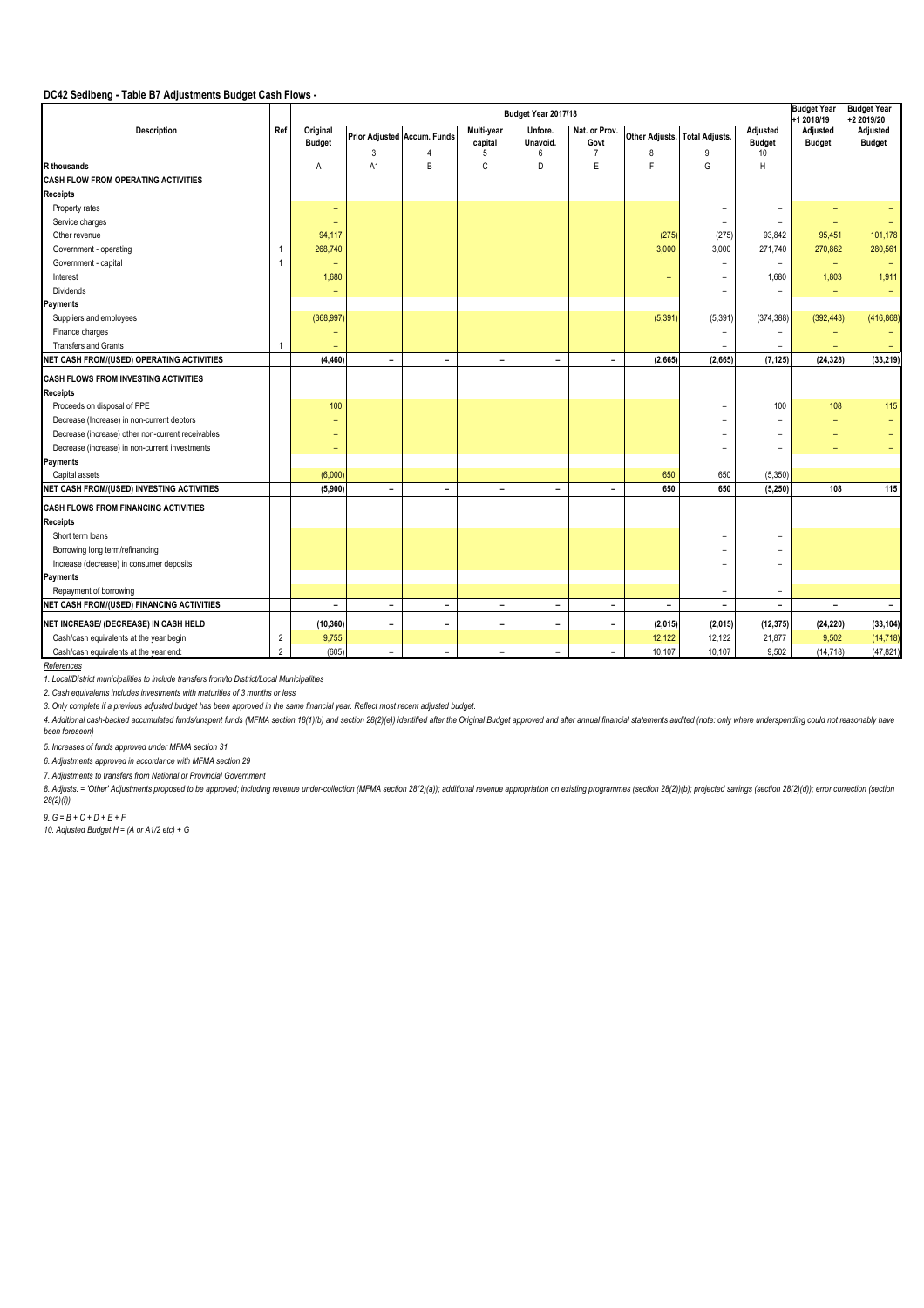#### **DC42 Sedibeng - Table B8 Cash backed reserves/accumulated surplus reconciliation -**

|                                                   |     |                           |                |                             | <b>Budget Year</b><br>+1 2018/19 | <b>Budget Year</b><br>+2 2019/20 |                       |                               |        |                           |                           |                           |
|---------------------------------------------------|-----|---------------------------|----------------|-----------------------------|----------------------------------|----------------------------------|-----------------------|-------------------------------|--------|---------------------------|---------------------------|---------------------------|
| <b>Description</b>                                | Ref | Original<br><b>Budget</b> |                | Prior Adjusted Accum. Funds | Multi-year<br>capital            | Unfore.<br>Unavoid.              | Nat. or Prov.<br>Govt | Other Adjusts. Total Adjusts. |        | Adjusted<br><b>Budget</b> | Adjusted<br><b>Budget</b> | Adjusted<br><b>Budget</b> |
|                                                   |     |                           |                |                             |                                  |                                  |                       |                               |        | 10                        |                           |                           |
| R thousands                                       |     | A                         | A <sub>1</sub> | B                           | ι.                               | D                                |                       |                               | G      | H                         |                           |                           |
| <b>Cash and investments available</b>             |     |                           |                |                             |                                  |                                  |                       |                               |        |                           |                           |                           |
| Cash/cash equivalents at the year end             |     | (605)                     | -              |                             |                                  |                                  | -                     | 10,107                        | 10,107 | 9,502                     | (14, 718)                 | (47, 821)                 |
| Other current investments > 90 days               |     |                           | -              |                             | -                                |                                  | -                     | 9,755                         | 9,755  | 9,755                     | 9,755                     | 9,755                     |
| Non current assets - Investments                  |     |                           | -              | -                           | -                                | -                                | -                     | -                             |        |                           |                           |                           |
| Cash and investments available:                   |     | (605)                     | -              | -                           | -                                | -                                | ۰                     | 19,862                        | 19,862 | 19,257                    | (4, 963)                  | (38,066)                  |
| Applications of cash and investments              |     |                           |                |                             |                                  |                                  |                       |                               |        |                           |                           |                           |
| Unspent conditional transfers                     |     | 3,000                     | -              |                             | -                                |                                  | -                     | -                             |        | 3,000                     | 3,000                     | 3,000                     |
| Unspent borrowing                                 |     |                           |                |                             |                                  |                                  |                       |                               |        |                           |                           |                           |
| Statutory requirements                            |     |                           |                |                             |                                  |                                  |                       |                               |        | -                         |                           |                           |
| Other working capital requirements                |     | 93,228                    | -              |                             |                                  |                                  |                       | (261)                         | (261)  | 92,968                    | 100,198                   | 101,272                   |
| Other provisions                                  |     |                           |                |                             |                                  |                                  |                       |                               |        |                           |                           |                           |
| Long term investments committed                   |     |                           | -              |                             |                                  |                                  |                       | $\overline{\phantom{m}}$      |        |                           |                           |                           |
| Reserves to be backed by cash/investments         |     |                           | -              |                             |                                  |                                  |                       | -                             |        |                           |                           |                           |
| <b>Total Application of cash and investments:</b> |     | 96,228                    | -              | -                           | $\overline{\phantom{0}}$         | -                                | -                     | (261)                         | (261)  | 95,968                    | 103,198                   | 104,272                   |
| Surplus(shortfall)                                |     | (96, 833)                 | -              | -                           | -                                | -                                | -                     | 20,123                        | 20,123 | (76, 711)                 | (108, 160)                | (142, 339)                |

*References*

*1. Must reconcile with the Adjustments Budget Cash Flow and Adjustements Budget Financial Position*

*2. Council approval for policy required - include sufficient working capital (e.g. allowing for a % of current debtors > 90 days as uncollectable)*

*3. Only complete if a previous adjusted budget has been approved in the same financial year. Reflect most recent adjusted budget.*

4. Additional cash-backed accumulated funds/unspent funds (MFMA section 18(1)(b) and section 28(2)(e)) identified after the Original Budget approved and after annual financial statements audited (note: only where underspen *been foreseen)*

*5. Increases of funds approved under MFMA section 31*

*6. Adjustments approved in accordance with MFMA section 29* 

*7. Adjustments to transfers from National or Provincial Government*

 $9. G = B + C + D + E + F$ 8. Adjusts. = 'Other' Adjustments proposed to be approved; including revenue under-collection (MFMA section 28(2)(a)); additional revenue appropriation on existing programmes (section 28(2)(b); projected savings (section 2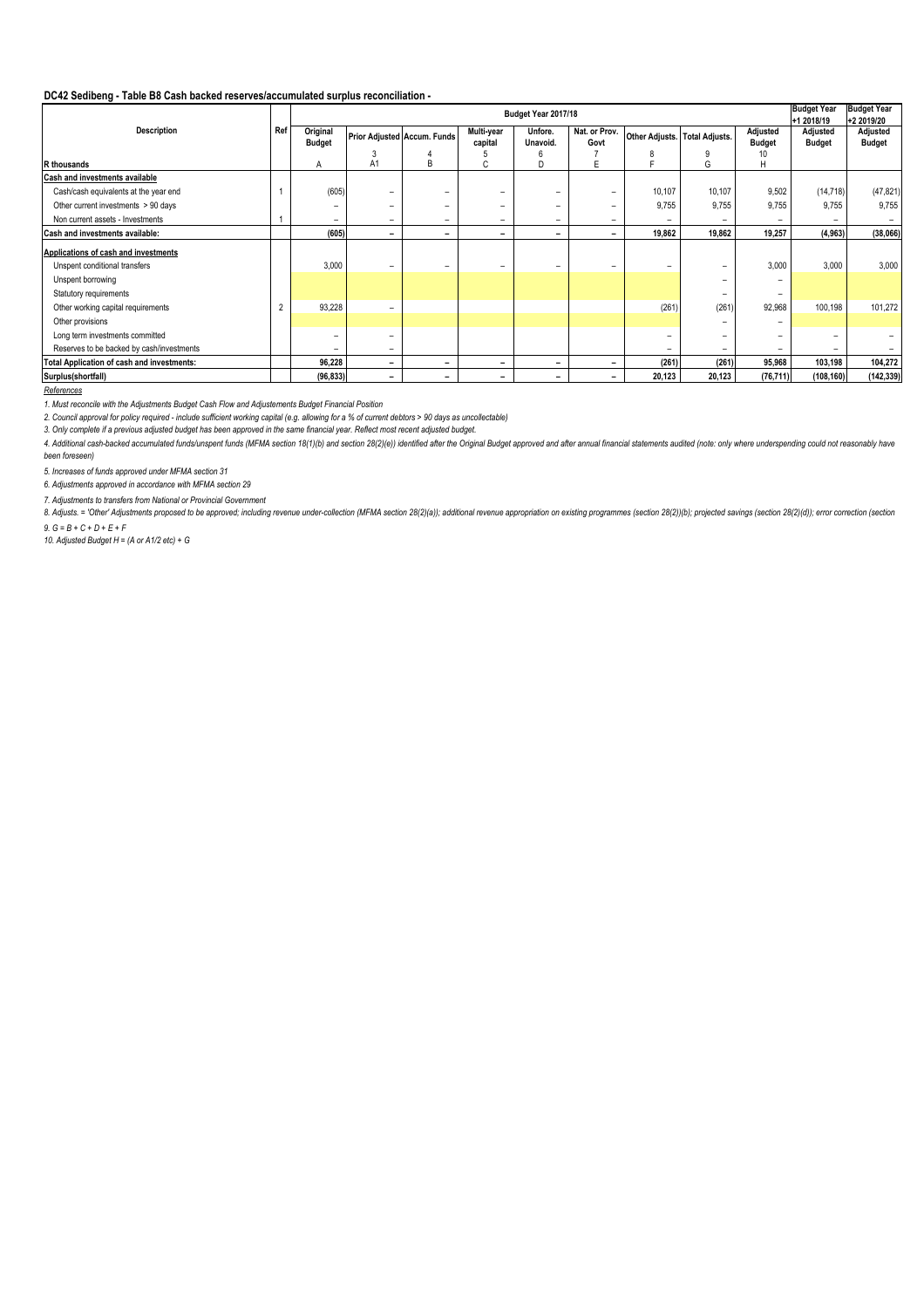# **DC42 Sedibeng - Table B9 Asset Management -**

|                                                                        | Budget Year 2017/18 |                                                      |                                                      |                               |                               |                               |                                                      |                                            |                                      |                                      |                                         | <b>Budget Year</b>                                   |
|------------------------------------------------------------------------|---------------------|------------------------------------------------------|------------------------------------------------------|-------------------------------|-------------------------------|-------------------------------|------------------------------------------------------|--------------------------------------------|--------------------------------------|--------------------------------------|-----------------------------------------|------------------------------------------------------|
| Description                                                            | Ref                 | Original<br><b>Budget</b>                            |                                                      | Prior Adjusted Accum. Funds   | Multi-year<br>capital         | Unfore.<br>Unavoid.           | Nat. or Prov.<br>Govt                                |                                            | Other Adjusts. Total Adjusts.        | Adjusted<br><b>Budget</b>            | +1 2018/19<br>Adjusted<br><b>Budget</b> | +2 2019/20<br>Adjusted<br><b>Budget</b>              |
| R thousands                                                            |                     | Α                                                    | $\overline{7}$<br>A <sub>1</sub>                     | 8<br>B                        | 9<br>C                        | $10$<br>D                     | 11<br>E                                              | 12<br>F                                    | 13<br>G                              | 14<br>H                              |                                         |                                                      |
| <b>CAPITAL EXPENDITURE</b>                                             |                     |                                                      |                                                      |                               |                               |                               |                                                      |                                            |                                      |                                      |                                         |                                                      |
| <b>Total New Assets to be adjusted</b>                                 | $\mathbf{1}$        | ۰                                                    |                                                      |                               |                               | ۰                             | ۰                                                    |                                            | ۰                                    | $\overline{\phantom{a}}$             | $\overline{\phantom{0}}$                |                                                      |
| Roads Infrastructure                                                   |                     | $\overline{\phantom{m}}$                             | $\overline{\phantom{0}}$                             | $\overline{\phantom{a}}$      | $\overline{\phantom{a}}$      | ۳                             | $\overline{\phantom{0}}$                             | $\overline{\phantom{0}}$                   | ۳                                    | $\equiv$                             | $\overline{\phantom{a}}$                | $\blacksquare$                                       |
| Storm water Infrastructure                                             |                     |                                                      |                                                      |                               | ۳                             |                               | ۳                                                    |                                            | ۰                                    | $\overline{\phantom{0}}$             |                                         | $\overline{\phantom{0}}$                             |
| Electrical Infrastructure                                              |                     | $\overline{\phantom{a}}$                             | $\overline{\phantom{0}}$                             | ۰                             | ۳                             | $\sim$                        | $\overline{\phantom{a}}$                             | L,                                         | ۳                                    | $\equiv$                             | $\equiv$                                | $\equiv$                                             |
| Water Supply Infrastructure                                            |                     |                                                      |                                                      |                               |                               |                               | L,                                                   |                                            |                                      |                                      |                                         |                                                      |
| Sanitation Infrastructure                                              |                     |                                                      |                                                      |                               | $\overline{\phantom{0}}$      | ۳                             | $\overline{\phantom{0}}$                             |                                            |                                      | $\equiv$                             |                                         |                                                      |
| Solid Waste Infrastructure                                             |                     |                                                      |                                                      |                               | L.                            |                               | $\overline{\phantom{0}}$                             |                                            |                                      | $\equiv$                             |                                         | $\overline{\phantom{0}}$                             |
| Rail Infrastructure                                                    |                     |                                                      |                                                      |                               |                               |                               | $\overline{\phantom{0}}$                             |                                            | ۰                                    | $\overline{\phantom{0}}$             | ۰                                       |                                                      |
| Coastal Infrastructure                                                 |                     |                                                      | $\overline{\phantom{0}}$                             | ٠                             | $\overline{\phantom{0}}$      | ۰                             | L,                                                   |                                            | ÷,                                   | $\equiv$                             | ۰                                       | $\overline{\phantom{0}}$                             |
| Information and Communication Infrastructure                           |                     | $\qquad \qquad -$                                    | $\overline{\phantom{a}}$                             | $\overline{\phantom{a}}$      | L,                            | $\qquad \qquad$               | $\qquad \qquad -$                                    | $\overline{\phantom{a}}$                   | $\qquad \qquad -$                    | $\qquad \qquad -$                    | $\overline{\phantom{0}}$                | $\overline{\phantom{a}}$                             |
| Infrastructure                                                         |                     | $\equiv$                                             | $\overline{\phantom{a}}$                             | $\overline{\phantom{a}}$      | $\overline{\phantom{a}}$      | $\overline{\phantom{a}}$      | $\sim$                                               | $\overline{\phantom{a}}$                   | $\overline{\phantom{m}}$             | $\overline{\phantom{a}}$             | $\overline{\phantom{a}}$                | $\blacksquare$                                       |
| <b>Community Facilities</b>                                            |                     | $\overline{\phantom{m}}$                             | $\overline{\phantom{a}}$                             | $\blacksquare$                | ÷                             | $\overline{\phantom{a}}$      | $\overline{\phantom{a}}$                             | $\overline{\phantom{a}}$                   | ۰                                    | $\equiv$                             | $\overline{\phantom{0}}$                | $\overline{\phantom{a}}$                             |
| Sport and Recreation Facilities                                        |                     | $\overline{\phantom{m}}$                             | $\overline{\phantom{a}}$                             | $\overline{\phantom{a}}$      | $\overline{\phantom{0}}$      | $\overline{\phantom{a}}$      | $\overline{\phantom{a}}$                             | $\overline{\phantom{a}}$                   | ۰                                    | $\equiv$                             | $\overline{\phantom{0}}$                | $\overline{\phantom{a}}$                             |
| <b>Community Assets</b>                                                |                     | $\qquad \qquad -$                                    | $\overline{\phantom{a}}$                             | $\overline{\phantom{a}}$      | $\overline{\phantom{0}}$      | $\overline{\phantom{a}}$      | $\overline{\phantom{m}}$                             | $\blacksquare$                             | $\qquad \qquad -$                    | $\equiv$                             | $\qquad \qquad -$                       | $\blacksquare$                                       |
| <b>Heritage Assets</b>                                                 |                     | $\qquad \qquad -$                                    | $\qquad \qquad -$                                    | $\qquad \qquad -$             | $\overline{a}$                | ۰                             | -                                                    | $\overline{\phantom{a}}$                   | $\qquad \qquad -$                    | $\qquad \qquad -$                    | $\overline{\phantom{0}}$                | $\qquad \qquad -$                                    |
| Revenue Generating                                                     |                     | $\overline{\phantom{0}}$                             | $\overline{\phantom{0}}$                             | ۰                             | $\overline{\phantom{a}}$      | ۳                             | $\overline{\phantom{0}}$                             | $\rightarrow$                              | $\equiv$                             | $\equiv$                             | $\overline{\phantom{0}}$                | $\equiv$                                             |
| Non-revenue Generating                                                 |                     | $\qquad \qquad -$                                    | $\qquad \qquad -$                                    | $\overline{\phantom{a}}$      | $\overline{a}$                | $\overline{\phantom{0}}$      | $\overline{a}$                                       | $\overline{\phantom{a}}$                   | $\qquad \qquad -$                    | $\qquad \qquad -$                    | $\qquad \qquad -$                       | $\qquad \qquad -$                                    |
| Investment properties                                                  |                     | $\qquad \qquad -$                                    | $\qquad \qquad -$                                    | $\overline{\phantom{a}}$      | $\overline{\phantom{a}}$      | $\overline{\phantom{a}}$      | $\qquad \qquad -$                                    | $\overline{\phantom{a}}$                   | $\qquad \qquad -$                    | $\qquad \qquad -$                    | $\overline{\phantom{0}}$                | $\overline{\phantom{a}}$                             |
| <b>Operational Buildings</b>                                           |                     | $\overline{a}$                                       | $\overline{\phantom{a}}$                             | $\overline{\phantom{a}}$      | $\overline{\phantom{a}}$      | $\overline{\phantom{a}}$      | $\overline{\phantom{a}}$                             | $\equiv$                                   | $\qquad \qquad -$                    | $\qquad \qquad -$                    | $\overline{\phantom{0}}$                | $\overline{\phantom{a}}$                             |
| Housing                                                                |                     | $\equiv$                                             | $\overline{\phantom{a}}$                             | $\blacksquare$                | $\overline{\phantom{0}}$      | $\overline{\phantom{a}}$      | $\qquad \qquad -$                                    | $\overline{\phantom{a}}$                   | $\equiv$                             | $\qquad \qquad -$                    | $\overline{\phantom{a}}$                | $\overline{\phantom{a}}$                             |
| <b>Other Assets</b>                                                    | 6                   | $\overline{\phantom{a}}$                             | $\overline{\phantom{a}}$                             | $\overline{\phantom{a}}$      | L,                            | $\overline{\phantom{a}}$      | $\overline{\phantom{a}}$                             | $\overline{\phantom{a}}$                   | $\overline{\phantom{a}}$             | $\overline{\phantom{a}}$             | $\overline{\phantom{a}}$                | $\overline{\phantom{a}}$                             |
| <b>Biological or Cultivated Assets</b>                                 |                     | $\qquad \qquad -$                                    | $\qquad \qquad -$                                    | $\overline{\phantom{a}}$      | $\overline{a}$                | $\overline{\phantom{0}}$      | $\qquad \qquad -$                                    | $\qquad \qquad -$                          | $\qquad \qquad -$                    | $\qquad \qquad -$                    | $\qquad \qquad -$                       | $\overline{\phantom{a}}$                             |
| Servitudes                                                             |                     | $\qquad \qquad -$                                    | $\overline{\phantom{m}}$                             | $\overline{\phantom{m}}$      | $\overline{\phantom{0}}$      | $\overline{\phantom{a}}$      | $\qquad \qquad -$                                    | $\qquad \qquad -$                          | $\overline{\phantom{a}}$             | $\overline{\phantom{a}}$             | $\qquad \qquad -$                       | $\qquad \qquad -$                                    |
| Licences and Rights                                                    |                     | $\overline{\phantom{m}}$                             | $\overline{\phantom{a}}$                             | $\overline{\phantom{a}}$      | $\overline{\phantom{0}}$      | $\overline{\phantom{a}}$      | $\overline{\phantom{a}}$                             | $\blacksquare$                             | $\overline{\phantom{a}}$             | $\overline{\phantom{a}}$             | $\overline{\phantom{0}}$                | $\overline{\phantom{a}}$                             |
| Intangible Assets                                                      |                     | $\qquad \qquad -$                                    | $\overline{\phantom{a}}$                             | $\overline{\phantom{a}}$      | $\overline{\phantom{0}}$      | $\overline{\phantom{m}}$      | $\overline{\phantom{a}}$                             | $\overline{\phantom{a}}$                   | $\overline{\phantom{a}}$             | $\equiv$                             | $\overline{\phantom{a}}$                |                                                      |
| Computer Equipment                                                     |                     | $\overline{\phantom{m}}$                             | $\overline{\phantom{0}}$                             | $\overline{\phantom{a}}$      | $\overline{\phantom{0}}$      | $\overline{\phantom{0}}$      | $\overline{\phantom{a}}$                             | $\overline{\phantom{a}}$                   | ۰                                    | $\equiv$                             | $\overline{\phantom{0}}$                |                                                      |
| Furniture and Office Equipment                                         |                     | $\overline{\phantom{m}}$                             | $\overline{\phantom{0}}$                             | ۰                             | $\overline{\phantom{0}}$      | $\overline{\phantom{a}}$      | $\overline{\phantom{0}}$                             | L,                                         | $\equiv$                             | $\qquad \qquad -$                    | $\overline{\phantom{a}}$                | $\blacksquare$                                       |
| Machinery and Equipment                                                |                     |                                                      |                                                      |                               | ۰                             | ۰                             | $\overline{\phantom{a}}$                             |                                            | ۰                                    | $\equiv$                             | ۰                                       |                                                      |
| <b>Transport Assets</b>                                                |                     | $\overline{\phantom{0}}$                             | $\overline{\phantom{0}}$                             | ۰                             | ۳                             | ۳                             | $\overline{\phantom{0}}$                             | L,                                         | ۳                                    | $\equiv$                             | $\equiv$                                |                                                      |
| Libraries                                                              |                     |                                                      |                                                      |                               |                               |                               | $\overline{\phantom{0}}$                             |                                            | ÷,                                   | $\equiv$                             |                                         |                                                      |
| Zoo's, Marine and Non-biological Animals                               |                     | $\overline{\phantom{0}}$                             | $\overline{\phantom{a}}$                             |                               | L.                            | ۳                             | L,                                                   | $\overline{\phantom{a}}$                   | $\overline{\phantom{a}}$             | $\qquad \qquad -$                    | $\overline{\phantom{a}}$                |                                                      |
| Total Renewal of Existing Assets to be adjusted                        | $\overline{2}$      | 6,000                                                | $\overline{\phantom{0}}$                             | $\overline{\phantom{0}}$      | ۳                             | ۰                             | $\overline{\phantom{0}}$                             | (650)                                      | (650)                                | 5,350                                | $\overline{\phantom{0}}$                |                                                      |
| Roads Infrastructure                                                   |                     |                                                      |                                                      |                               |                               |                               | L,                                                   | -                                          |                                      |                                      |                                         | $\overline{\phantom{0}}$                             |
| Storm water Infrastructure                                             |                     |                                                      | $\overline{a}$                                       |                               | ۳                             | ۳                             | L                                                    | $\overline{\phantom{0}}$                   |                                      | $\equiv$                             | $\overline{\phantom{a}}$                |                                                      |
| Electrical Infrastructure                                              |                     |                                                      |                                                      |                               | $\overline{\phantom{0}}$      |                               | L,                                                   | $\overline{a}$                             |                                      | $\qquad \qquad -$                    |                                         |                                                      |
|                                                                        |                     |                                                      |                                                      |                               |                               |                               | $\overline{\phantom{0}}$                             |                                            | ۰                                    | $\equiv$                             |                                         |                                                      |
| Water Supply Infrastructure<br>Sanitation Infrastructure               |                     |                                                      |                                                      |                               |                               |                               | $\overline{\phantom{0}}$                             |                                            | ۰                                    | $\overline{\phantom{0}}$             | ۰                                       |                                                      |
| Solid Waste Infrastructure                                             |                     |                                                      |                                                      |                               |                               |                               | $\overline{\phantom{0}}$                             |                                            | ۰                                    | $\overline{\phantom{0}}$             | ۰                                       |                                                      |
|                                                                        |                     |                                                      | $\overline{\phantom{0}}$                             | ÷                             |                               | ۰                             |                                                      |                                            |                                      |                                      | ۰                                       |                                                      |
| Rail Infrastructure                                                    |                     | $\overline{\phantom{0}}$<br>$\overline{\phantom{a}}$ |                                                      |                               | ۰<br>$\overline{\phantom{0}}$ |                               | ۳                                                    | $\overline{\phantom{0}}$<br>$\blacksquare$ | $\overline{\phantom{m}}$<br>$\equiv$ | $\overline{\phantom{0}}$<br>$\equiv$ |                                         |                                                      |
| Coastal Infrastructure<br>Information and Communication Infrastructure |                     | 2,000                                                | $\overline{\phantom{0}}$<br>$\overline{\phantom{a}}$ | ۰<br>$\overline{\phantom{a}}$ | ۳                             | ۰<br>$\overline{\phantom{a}}$ | $\overline{\phantom{0}}$<br>$\overline{\phantom{a}}$ | (800)                                      | (800)                                |                                      | ۰<br>۰                                  |                                                      |
|                                                                        |                     |                                                      |                                                      |                               |                               |                               |                                                      |                                            |                                      | 1,200                                |                                         |                                                      |
| Infrastructure                                                         |                     | 2,000                                                | $\overline{\phantom{a}}$                             | $\overline{\phantom{a}}$      | $\overline{\phantom{0}}$      | $\overline{\phantom{a}}$      | $\overline{\phantom{a}}$                             | (800)                                      | (800)                                | 1,200                                | $\overline{a}$                          |                                                      |
| <b>Community Facilities</b>                                            |                     | $\equiv$                                             | $\equiv$<br>$\equiv$                                 |                               | ۳                             | ۳<br>$\sim$                   | $\equiv$                                             | $\equiv$<br>÷                              | $\equiv$                             | $\equiv$                             | $\overline{\phantom{0}}$                |                                                      |
| Sport and Recreation Facilities                                        |                     | $\equiv$                                             |                                                      | $\overline{\phantom{a}}$      | $\rightarrow$                 |                               | $\sim$                                               |                                            | $\overline{\phantom{a}}$             | $\equiv$                             | $\overline{\phantom{a}}$                | $\blacksquare$                                       |
| <b>Community Assets</b>                                                |                     | $\qquad \qquad -$                                    | $\qquad \qquad -$                                    | $\overline{\phantom{a}}$      | $\overline{\phantom{0}}$      | $\overline{\phantom{a}}$      | $\overline{a}$                                       | $\overline{\phantom{a}}$                   | $\overline{\phantom{0}}$             | $\qquad \qquad -$                    | $\overline{a}$                          | $\overline{\phantom{a}}$<br>$\overline{\phantom{a}}$ |
| Heritage Assets                                                        |                     | $\qquad \qquad -$                                    | $\overline{\phantom{0}}$                             | $\overline{\phantom{a}}$      | $\qquad \qquad -$             | $\overline{\phantom{0}}$      | $\overline{a}$                                       | $\overline{\phantom{a}}$                   | $\qquad \qquad -$                    | $\overline{\phantom{a}}$             | $\qquad \qquad -$                       |                                                      |
| Revenue Generating                                                     |                     | $\qquad \qquad -$                                    | $\qquad \qquad -$                                    | $\overline{\phantom{a}}$      | $\qquad \qquad -$             | $\overline{\phantom{a}}$      | -                                                    | $\qquad \qquad -$                          | $\qquad \qquad -$                    | $\qquad \qquad -$                    | $\overline{a}$                          |                                                      |
| Non-revenue Generating                                                 |                     | $\qquad \qquad -$                                    | $\overline{\phantom{a}}$                             | $\overline{\phantom{a}}$      | $\overline{\phantom{a}}$      | $\overline{\phantom{a}}$      | $\qquad \qquad -$                                    | $\overline{\phantom{a}}$                   | $\qquad \qquad -$                    | $\overline{\phantom{a}}$             | $\qquad \qquad -$                       |                                                      |
| Investment properties                                                  |                     | $\overline{\phantom{a}}$                             | $\overline{\phantom{a}}$                             | $\overline{\phantom{a}}$      | $\overline{\phantom{a}}$      | $\overline{\phantom{a}}$      | $\overline{\phantom{a}}$                             | $\overline{\phantom{a}}$                   | $\overline{\phantom{a}}$             | $\overline{\phantom{a}}$             | $\overline{\phantom{a}}$                |                                                      |
| <b>Operational Buildings</b>                                           |                     | $\overline{\phantom{a}}$                             | $\overline{\phantom{a}}$                             | $\overline{\phantom{a}}$      | $\overline{\phantom{a}}$      | $\overline{\phantom{a}}$      | $\overline{\phantom{a}}$                             | $\overline{\phantom{a}}$                   | $\overline{\phantom{a}}$             | $\overline{\phantom{a}}$             | $\qquad \qquad -$                       |                                                      |
| Housing                                                                |                     | $\overline{\phantom{a}}$                             | $\overline{\phantom{a}}$                             | $\overline{\phantom{a}}$      | $\overline{\phantom{a}}$      | $\overline{\phantom{a}}$      | $\overline{\phantom{a}}$                             | $\overline{\phantom{a}}$                   | $\overline{\phantom{a}}$             | $\overline{\phantom{a}}$             | $\overline{\phantom{a}}$                |                                                      |
| Other Assets                                                           | 6                   | $\overline{\phantom{a}}$                             | $\overline{\phantom{a}}$                             | $\overline{\phantom{a}}$      | $\overline{\phantom{a}}$      | $\overline{\phantom{a}}$      | $\overline{\phantom{a}}$                             | $\overline{\phantom{a}}$                   | $\overline{\phantom{a}}$             | $\overline{\phantom{a}}$             | $\qquad \qquad -$                       |                                                      |
| <b>Biological or Cultivated Assets</b>                                 |                     | $\overline{\phantom{m}}$                             | $\overline{\phantom{a}}$                             | $\overline{\phantom{a}}$      | $\overline{\phantom{a}}$      | $\overline{\phantom{a}}$      | $\overline{\phantom{a}}$                             | $\overline{\phantom{a}}$                   | $\overline{\phantom{a}}$             | $\overline{\phantom{a}}$             | $\overline{\phantom{0}}$                |                                                      |
| Servitudes                                                             |                     | $\overline{\phantom{m}}$                             | $\overline{\phantom{a}}$                             | $\overline{\phantom{a}}$      | $\overline{\phantom{0}}$      | $\overline{\phantom{a}}$      | $\overline{\phantom{m}}$                             | $\blacksquare$                             | $\equiv$                             | $\equiv$                             | $\overline{\phantom{0}}$                |                                                      |
| Licences and Rights                                                    |                     | $\overline{\phantom{a}}$                             | $\overline{\phantom{a}}$                             | $\overline{\phantom{a}}$      | $\overline{\phantom{a}}$      | $\overline{\phantom{0}}$      | $\overline{\phantom{a}}$                             | $\overline{\phantom{a}}$                   | $\overline{\phantom{a}}$             | $\overline{\phantom{a}}$             | $\overline{\phantom{a}}$                |                                                      |
| Intangible Assets                                                      |                     | $\overline{\phantom{a}}$                             | $\overline{\phantom{a}}$                             | $\equiv$                      | $\overline{\phantom{a}}$      | $\overline{\phantom{0}}$      | $\equiv$                                             | $\overline{\phantom{a}}$                   | $\overline{\phantom{a}}$             | $\overline{\phantom{a}}$             | $\overline{\phantom{a}}$                |                                                      |
| Computer Equipment                                                     |                     | 3,700                                                | $\qquad \qquad -$                                    | $\qquad \qquad -$             | $\qquad \qquad -$             | $\overline{a}$                | $\overline{\phantom{a}}$                             | 150                                        | 150                                  | 3,850                                | $\qquad \qquad -$                       |                                                      |
| Furniture and Office Equipment                                         |                     | 300                                                  | $\qquad \qquad -$                                    | $\overline{\phantom{a}}$      | L,                            | $\overline{\phantom{a}}$      | $\qquad \qquad -$                                    | (0)                                        | (0)                                  | 300                                  | $\qquad \qquad -$                       |                                                      |
| Machinery and Equipment                                                |                     |                                                      | $\qquad \qquad -$                                    | $\blacksquare$                | $\qquad \qquad -$             | $\overline{\phantom{a}}$      | $\overline{a}$                                       | $\overline{\phantom{0}}$                   | $\qquad \qquad -$                    | $\overline{\phantom{a}}$             | $\qquad \qquad -$                       |                                                      |
| <b>Transport Assets</b>                                                |                     | -                                                    | $\overline{\phantom{0}}$                             | ۰                             | $\overline{a}$                | ۰                             | $\qquad \qquad -$                                    | $\blacksquare$                             | $\qquad \qquad -$                    | $\equiv$                             | $\overline{\phantom{0}}$                |                                                      |
| Libraries                                                              |                     | $\qquad \qquad -$                                    | $\overline{\phantom{a}}$                             | $\overline{\phantom{a}}$      | L,                            | $\overline{\phantom{a}}$      | $\qquad \qquad -$                                    | $\blacksquare$                             | $\qquad \qquad -$                    | $\overline{\phantom{a}}$             | $\overline{\phantom{a}}$                |                                                      |
| Zoo's, Marine and Non-biological Animals                               |                     | $\qquad \qquad -$                                    | $\overline{\phantom{a}}$                             | $\overline{\phantom{m}}$      | $\overline{a}$                | $\overline{\phantom{0}}$      | $\qquad \qquad -$                                    | $\qquad \qquad -$                          | $\qquad \qquad -$                    | $\qquad \qquad -$                    | $\qquad \qquad -$                       |                                                      |
| <b>Total Upgrading of Existing Assets to be adjusted</b>               | 2a                  | $\overline{a}$                                       | $\overline{\phantom{0}}$                             | $\overline{\phantom{a}}$      | $\overline{\phantom{a}}$      | $\overline{\phantom{0}}$      | $\overline{\phantom{0}}$                             | $\overline{\phantom{a}}$                   | $\qquad \qquad$                      | $\overline{\phantom{a}}$             | $\overline{\phantom{0}}$                |                                                      |
| Roads Infrastructure                                                   |                     | $\qquad \qquad -$                                    | $\qquad \qquad -$                                    | $\qquad \qquad -$             | $\qquad \qquad -$             | $\qquad \qquad -$             | -                                                    | $\blacksquare$                             | $\qquad \qquad -$                    | $\qquad \qquad -$                    | $\qquad \qquad -$                       |                                                      |
| Storm water Infrastructure                                             |                     | $\overline{\phantom{m}}$                             | $\overline{\phantom{a}}$                             | $\overline{\phantom{a}}$      | $\qquad \qquad -$             | $\overline{\phantom{a}}$      | $\overline{\phantom{0}}$                             | $\overline{\phantom{a}}$                   | $\qquad \qquad -$                    | $\qquad \qquad -$                    | $\qquad \qquad -$                       |                                                      |
| Electrical Infrastructure                                              |                     | $\overline{\phantom{0}}$                             | $\equiv$                                             | $\equiv$                      | $\overline{\phantom{0}}$      | $\overline{\phantom{m}}$      | $\overline{\phantom{a}}$                             | $\equiv$                                   | $\equiv$                             | $\overline{\phantom{0}}$             | $\overline{\phantom{a}}$                |                                                      |
| Water Supply Infrastructure                                            |                     | $\qquad \qquad -$                                    | $\qquad \qquad -$                                    | $\overline{\phantom{a}}$      | $\overline{a}$                | $\overline{\phantom{a}}$      | -                                                    | $\overline{\phantom{0}}$                   | $\qquad \qquad -$                    | $\qquad \qquad -$                    | $\qquad \qquad -$                       |                                                      |
| Sanitation Infrastructure                                              |                     |                                                      | $\qquad \qquad -$                                    | $\overline{\phantom{a}}$      | L,                            | $\overline{\phantom{a}}$      | $\overline{a}$                                       | $\overline{\phantom{a}}$                   | $\qquad \qquad -$                    | $\qquad \qquad -$                    |                                         |                                                      |
| Solid Waste Infrastructure                                             |                     | $\qquad \qquad -$                                    | $\qquad \qquad -$                                    | $\overline{\phantom{a}}$      | L,                            | $\overline{\phantom{a}}$      | $\overline{a}$                                       | $\overline{\phantom{0}}$                   | $\qquad \qquad -$                    | $\qquad \qquad -$                    | $\qquad \qquad -$                       |                                                      |
| Rail Infrastructure                                                    |                     | $\overline{\phantom{0}}$                             | $\overline{\phantom{0}}$                             | $\overline{\phantom{m}}$      | $\overline{a}$                | $\overline{a}$                | $\overline{\phantom{0}}$                             | $\overline{\phantom{a}}$                   | $\qquad \qquad -$                    | $\qquad \qquad -$                    | $\qquad \qquad -$                       |                                                      |
| Coastal Infrastructure                                                 |                     | $\qquad \qquad -$                                    | $\overline{\phantom{a}}$                             | $\overline{\phantom{a}}$      | $\overline{\phantom{a}}$      | $\overline{\phantom{a}}$      | $\overline{\phantom{a}}$                             | $\overline{\phantom{a}}$                   | $\overline{\phantom{a}}$             | $\overline{\phantom{a}}$             | $\qquad \qquad -$                       |                                                      |
| Information and Communication Infrastructure                           |                     | $\qquad \qquad -$                                    | $\overline{\phantom{a}}$                             |                               | $\overline{\phantom{a}}$      | $\overline{\phantom{m}}$      | $\overline{\phantom{a}}$                             | $\overline{\phantom{a}}$                   |                                      | $\overline{\phantom{a}}$             | $\qquad \qquad -$                       |                                                      |
|                                                                        |                     |                                                      |                                                      | $\overline{\phantom{a}}$      |                               |                               |                                                      |                                            | $\overline{\phantom{a}}$             |                                      |                                         |                                                      |
| Infrastructure                                                         |                     | $\overline{\phantom{a}}$                             | $\overline{\phantom{a}}$                             | $\overline{\phantom{a}}$      | $\sim$                        | $\overline{\phantom{a}}$      | $\overline{\phantom{a}}$                             | $\overline{\phantom{a}}$                   | $\overline{\phantom{a}}$             | $\overline{\phantom{a}}$             | $\overline{\phantom{0}}$                | $\overline{\phantom{a}}$                             |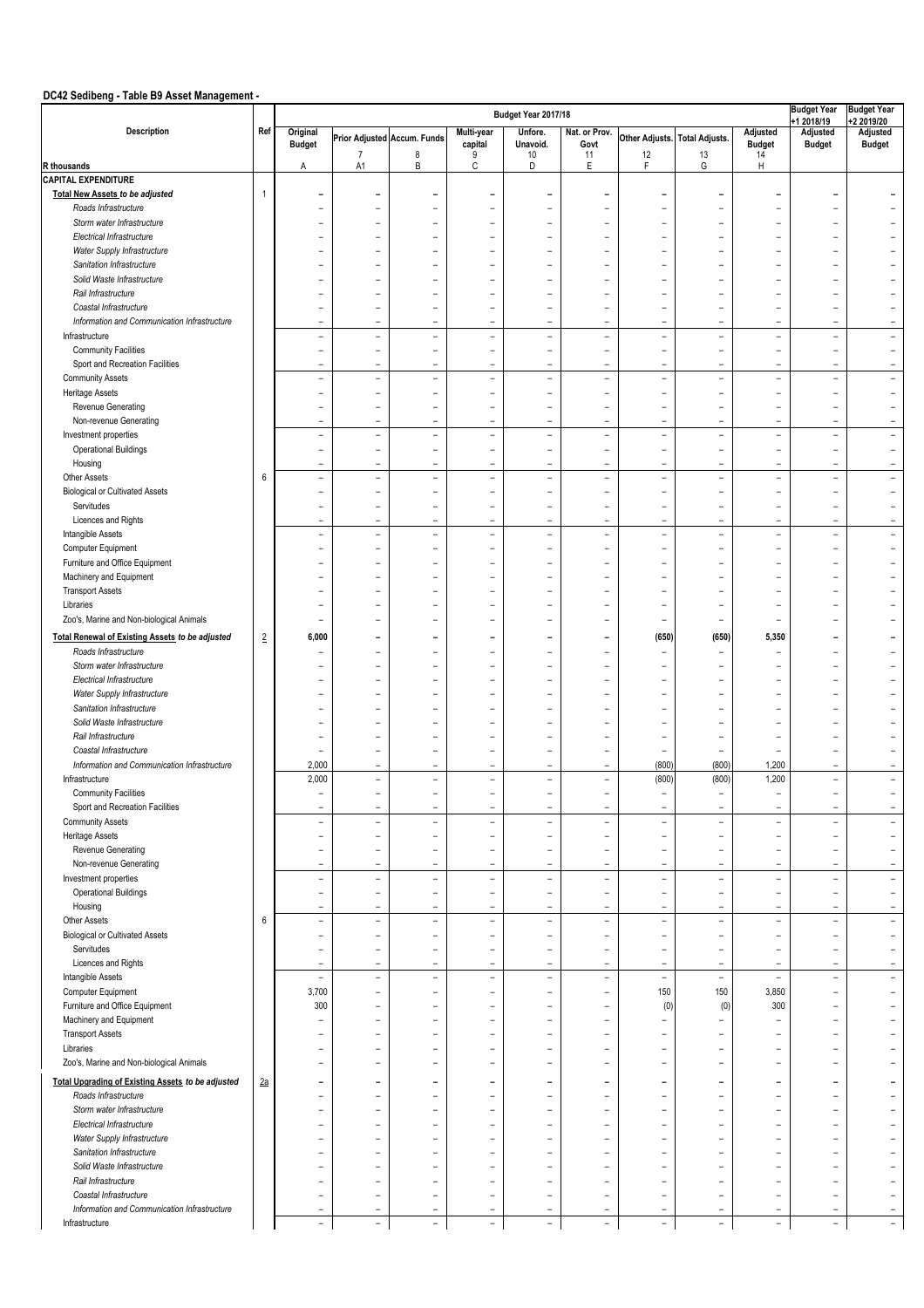| <b>Community Facilities</b>                  |                | ۰                        |                          | $\overline{\phantom{0}}$ |                          |                          |                          |                          |                          | $\overline{\phantom{0}}$ |                          |                          |
|----------------------------------------------|----------------|--------------------------|--------------------------|--------------------------|--------------------------|--------------------------|--------------------------|--------------------------|--------------------------|--------------------------|--------------------------|--------------------------|
|                                              |                | L,                       | L,                       | L,                       | L,                       | L.                       | L,                       | L,                       | L,                       | L                        | $\overline{\phantom{a}}$ |                          |
| Sport and Recreation Facilities              |                |                          |                          |                          |                          |                          |                          |                          |                          |                          |                          |                          |
| <b>Community Assets</b>                      |                | $\overline{\phantom{0}}$ | $\overline{\phantom{0}}$ | $\overline{\phantom{0}}$ | $\qquad \qquad -$        | $\overline{\phantom{0}}$ | $\overline{\phantom{0}}$ | ۰                        | $\qquad \qquad -$        | ۰                        | $\overline{\phantom{a}}$ | $\overline{\phantom{0}}$ |
| <b>Heritage Assets</b>                       |                | ۰                        | $\overline{\phantom{0}}$ | ۰                        | ۰                        | $\overline{\phantom{0}}$ | $\overline{\phantom{0}}$ | ۰                        | $\overline{\phantom{a}}$ | $\overline{\phantom{0}}$ | $\overline{\phantom{a}}$ | $\overline{\phantom{0}}$ |
| Revenue Generating                           |                | ۰                        | -                        | ۰                        | ۰                        | ۰                        | -                        | ۰                        | $\equiv$                 | ۰                        | $\overline{\phantom{a}}$ | $\overline{\phantom{a}}$ |
| Non-revenue Generating                       |                | $\equiv$                 | $\equiv$                 | $\blacksquare$           | ÷                        | $\equiv$                 | $\overline{\phantom{a}}$ | $\overline{\phantom{a}}$ | $\sim$                   | $\overline{\phantom{a}}$ | $\overline{\phantom{a}}$ | $\blacksquare$           |
| Investment properties                        |                | $\equiv$                 | $\qquad \qquad -$        | $\blacksquare$           | $\qquad \qquad -$        | $\equiv$                 | $\overline{\phantom{a}}$ | $\overline{\phantom{a}}$ | $\overline{\phantom{a}}$ | $\overline{\phantom{a}}$ | $\overline{\phantom{a}}$ | $\overline{\phantom{a}}$ |
| <b>Operational Buildings</b>                 |                | -                        | $\overline{\phantom{0}}$ | $\overline{\phantom{0}}$ | $\overline{a}$           | $\overline{a}$           | $\overline{\phantom{0}}$ | $\overline{\phantom{0}}$ | $\qquad \qquad -$        | $\overline{\phantom{0}}$ | $\overline{\phantom{a}}$ | $\qquad \qquad -$        |
|                                              |                |                          |                          |                          |                          |                          |                          |                          |                          |                          |                          |                          |
| Housing                                      |                | $\equiv$                 | $\equiv$                 | $\blacksquare$           | ۰                        | $\overline{\phantom{a}}$ | $\overline{\phantom{0}}$ | $\equiv$                 | $\overline{\phantom{a}}$ | $\equiv$                 | $\sim$                   | $\overline{\phantom{a}}$ |
| Other Assets                                 | 6              | $\equiv$                 | $\overline{\phantom{0}}$ | $\overline{\phantom{a}}$ | $\overline{\phantom{0}}$ | $\overline{\phantom{a}}$ | $\overline{\phantom{0}}$ | $\overline{\phantom{a}}$ | $\overline{\phantom{a}}$ | $\overline{\phantom{a}}$ | $\overline{\phantom{a}}$ | $\overline{\phantom{a}}$ |
| <b>Biological or Cultivated Assets</b>       |                | $\qquad \qquad -$        | $\overline{\phantom{0}}$ | $\qquad \qquad -$        | $\overline{\phantom{0}}$ | $\overline{\phantom{0}}$ | $\overline{\phantom{0}}$ | $\overline{a}$           | -                        | $\overline{\phantom{0}}$ | $\overline{a}$           | $\overline{\phantom{0}}$ |
| Servitudes                                   |                |                          | $\overline{\phantom{0}}$ | $\qquad \qquad -$        | $\overline{\phantom{0}}$ | L,                       | $\overline{\phantom{0}}$ | L                        | -                        | $\overline{\phantom{0}}$ | $\overline{a}$           | $\qquad \qquad -$        |
| Licences and Rights                          |                | $\qquad \qquad -$        | $\overline{\phantom{0}}$ | $\qquad \qquad -$        | $\overline{\phantom{0}}$ | $\overline{a}$           | $\overline{\phantom{0}}$ | $\overline{a}$           | -                        | $\overline{a}$           | $\overline{\phantom{0}}$ | $\overline{\phantom{0}}$ |
|                                              |                |                          |                          |                          |                          |                          |                          |                          |                          |                          |                          |                          |
| Intangible Assets                            |                | $\overline{\phantom{a}}$ | $\overline{\phantom{0}}$ | $\overline{\phantom{a}}$ | $\overline{\phantom{0}}$ | $\overline{\phantom{0}}$ | L,                       | $\overline{\phantom{a}}$ | $\overline{\phantom{a}}$ | $\overline{\phantom{a}}$ | $\overline{\phantom{a}}$ | $\overline{\phantom{m}}$ |
| Computer Equipment                           |                | $\qquad \qquad -$        | $\overline{\phantom{0}}$ | $\qquad \qquad -$        | $\qquad \qquad -$        | $\qquad \qquad -$        | $\overline{\phantom{0}}$ | $\overline{\phantom{0}}$ | $\qquad \qquad -$        | $\qquad \qquad -$        | $\overline{\phantom{a}}$ | $\overline{\phantom{0}}$ |
| Furniture and Office Equipment               |                | $\equiv$                 | $\overline{\phantom{0}}$ | $\equiv$                 | ÷                        | $\overline{\phantom{0}}$ | $\overline{\phantom{0}}$ | $\overline{\phantom{0}}$ | $\overline{\phantom{a}}$ | $\overline{\phantom{a}}$ | $\overline{\phantom{a}}$ |                          |
| Machinery and Equipment                      |                | $\overline{\phantom{0}}$ | -                        | ۰                        | ۰                        | $\overline{\phantom{0}}$ | -                        | ۰                        | $\overline{\phantom{m}}$ | ۰                        | $\overline{\phantom{a}}$ |                          |
| <b>Transport Assets</b>                      |                | ۰                        | -                        | ۰                        | -                        | ۳                        | -                        | ۰                        | ۳                        | ۳                        | ۳                        |                          |
|                                              |                |                          |                          |                          |                          |                          |                          |                          |                          |                          |                          |                          |
| Libraries                                    |                | ۰                        | -                        | ۰                        | -                        | $\overline{\phantom{0}}$ | $\overline{\phantom{0}}$ | ۰                        | ٠                        | $\overline{\phantom{0}}$ | $\overline{\phantom{a}}$ |                          |
| Zoo's, Marine and Non-biological Animals     |                | ۰                        | ۰                        | $\overline{\phantom{0}}$ |                          | ۰                        | ۳                        | ۰                        | L.                       | ۳                        | $\overline{\phantom{0}}$ |                          |
| Total Capital Expenditure to be adjusted     | 4              |                          |                          |                          |                          |                          |                          |                          |                          |                          |                          |                          |
| Roads Infrastructure                         |                | ۰                        | -                        | ۰                        | ۳                        | $\overline{\phantom{0}}$ | ۰                        | ۰                        | ٠                        | $\overline{\phantom{a}}$ | $\overline{\phantom{a}}$ |                          |
|                                              |                |                          |                          |                          |                          |                          |                          |                          |                          |                          |                          |                          |
| Storm water Infrastructure                   |                | $\qquad \qquad -$        | $\overline{\phantom{0}}$ | $\qquad \qquad -$        | -                        | $\qquad \qquad -$        | $\overline{a}$           | $\overline{a}$           | L,                       | $\overline{\phantom{0}}$ | $\overline{\phantom{0}}$ |                          |
| Electrical Infrastructure                    |                |                          | $\overline{\phantom{0}}$ | $\overline{\phantom{0}}$ |                          | -                        |                          |                          | ÷                        |                          | -                        |                          |
| Water Supply Infrastructure                  |                | ۳                        | $\equiv$                 | $\rightarrow$            | L.                       | ۳                        | $\equiv$                 | $\overline{\phantom{0}}$ | $\equiv$                 | ۳                        | $\overline{\phantom{a}}$ |                          |
| Sanitation Infrastructure                    |                | ۰                        | $\overline{\phantom{0}}$ | ۰                        | L,                       |                          |                          |                          | L,                       | $\overline{\phantom{0}}$ | $\overline{\phantom{0}}$ |                          |
| Solid Waste Infrastructure                   |                |                          |                          |                          |                          |                          |                          |                          | L,                       |                          | -                        |                          |
| Rail Infrastructure                          |                | ۰                        |                          | ۰                        |                          | ۳                        |                          | ۰                        | ۰                        | ۰                        | ۰                        |                          |
| Coastal Infrastructure                       |                | $\equiv$                 | -                        | ۰                        | -                        | ۰                        | $\overline{\phantom{0}}$ | $\overline{\phantom{0}}$ | $\overline{\phantom{a}}$ | $\equiv$                 | $\overline{\phantom{a}}$ |                          |
| Information and Communication Infrastructure |                | 2,000                    | $\overline{\phantom{0}}$ | $\overline{a}$           | L,                       | $\overline{\phantom{0}}$ | L,                       | (800)                    | (800)                    | 1,200                    | L                        |                          |
|                                              |                | 2,000                    |                          |                          |                          |                          | L,                       | (800)                    | (800)                    |                          | $\overline{\phantom{0}}$ |                          |
| Infrastructure                               |                |                          | $\overline{\phantom{0}}$ | $\overline{\phantom{0}}$ | ۳                        | ۳                        |                          |                          |                          | 1,200                    |                          |                          |
| <b>Community Facilities</b>                  |                | ۰                        | -                        | $\overline{\phantom{0}}$ | -                        | ۳                        | -                        | $\overline{\phantom{0}}$ | $\overline{\phantom{m}}$ |                          | $\overline{\phantom{0}}$ |                          |
| Sport and Recreation Facilities              |                |                          |                          |                          | L.                       |                          | L.                       | L.                       | ÷,                       | L.                       | L,                       |                          |
| <b>Community Assets</b>                      |                | ۰                        | $\overline{\phantom{0}}$ | ۰                        | L.                       | ۳                        | $\equiv$                 | ۰                        | L.                       | ۳                        | $\overline{\phantom{0}}$ |                          |
| <b>Heritage Assets</b>                       |                |                          | ۰                        | $\overline{\phantom{0}}$ | ۳                        | ۰                        |                          | ۰                        | ۳                        | $\overline{\phantom{0}}$ | ۳                        |                          |
| Revenue Generating                           |                | ۰                        | $\overline{\phantom{0}}$ | $\overline{\phantom{0}}$ | ÷                        | $\overline{\phantom{a}}$ | $\overline{\phantom{0}}$ | $\overline{\phantom{0}}$ | $\overline{\phantom{a}}$ | $\overline{\phantom{0}}$ | $\overline{\phantom{a}}$ |                          |
| Non-revenue Generating                       |                | ۳                        | $\overline{\phantom{0}}$ | $\rightarrow$            | ۳                        | ۳                        | $\equiv$                 | $\rightarrow$            | $\equiv$                 | $\equiv$                 | $\overline{\phantom{a}}$ |                          |
| Investment properties                        |                |                          | -                        | ۰                        | ۳                        | ۳                        | ۳                        | ۰                        | ۳                        | ۳                        | ۳                        |                          |
|                                              |                |                          |                          |                          |                          |                          |                          |                          |                          |                          |                          |                          |
| <b>Operational Buildings</b>                 |                |                          | -                        |                          | ۳                        |                          |                          |                          | L,                       | ۳                        | ۰                        |                          |
| Housing                                      |                |                          | L,                       | $\rightarrow$            | L,                       | L.                       | L                        | L.                       | L.                       | L.                       | $\overline{\phantom{0}}$ |                          |
| Other Assets                                 |                | ۰                        | -                        | ۰                        | -                        | $\overline{\phantom{0}}$ | -                        | ۰                        | -                        | ۰                        | $\overline{\phantom{0}}$ |                          |
| <b>Biological or Cultivated Assets</b>       |                | -                        | $\overline{\phantom{0}}$ | -                        | ۰                        | ۰                        | ۳                        | ۰                        | ۳                        | ۰                        | $\overline{\phantom{0}}$ |                          |
| Servitudes                                   |                |                          | $\overline{\phantom{0}}$ | $\overline{\phantom{0}}$ | $\overline{\phantom{0}}$ | $\overline{\phantom{0}}$ | $\overline{a}$           | Ē,                       | L,                       | $\overline{\phantom{0}}$ | L                        |                          |
| Licences and Rights                          |                | ۰                        | $\overline{\phantom{0}}$ | $\overline{\phantom{0}}$ | $\equiv$                 | ۳                        | $\overline{\phantom{0}}$ | ۰                        | $\overline{\phantom{a}}$ | $\equiv$                 | $\overline{\phantom{a}}$ |                          |
| Intangible Assets                            |                | ۰                        | -                        | ۰                        | ۳                        |                          | -                        | $\overline{\phantom{0}}$ | $\overline{\phantom{a}}$ |                          | ۳                        |                          |
| Computer Equipment                           |                | 3,700                    |                          |                          |                          |                          |                          | 150                      | 150                      | 3,850                    | $\overline{\phantom{0}}$ |                          |
|                                              |                |                          |                          |                          |                          |                          | L.                       |                          |                          |                          | $\overline{\phantom{a}}$ |                          |
| Furniture and Office Equipment               |                | 300                      | $\overline{\phantom{0}}$ | $\overline{\phantom{0}}$ | L,                       | ۰                        |                          | (0)                      | (0)                      | 300                      |                          |                          |
| Machinery and Equipment                      |                | ۰                        | $\overline{\phantom{0}}$ | ۰                        | -                        | ۳                        | $\overline{\phantom{0}}$ | $\qquad \qquad -$        | -                        | -                        | $\overline{\phantom{0}}$ |                          |
| <b>Transport Assets</b>                      |                |                          | $\overline{\phantom{0}}$ | $\overline{\phantom{0}}$ | -                        | $\overline{\phantom{0}}$ |                          |                          |                          |                          |                          |                          |
| Libraries                                    |                | $\equiv$                 | $\overline{\phantom{0}}$ | $\overline{\phantom{0}}$ | $\equiv$                 | $\overline{\phantom{0}}$ | $\overline{\phantom{0}}$ | $\overline{\phantom{0}}$ | $\equiv$                 | $\equiv$                 | $\overline{\phantom{a}}$ |                          |
| Zoo's, Marine and Non-biological Animals     |                |                          |                          |                          |                          |                          |                          |                          |                          |                          |                          |                          |
| TOTAL CAPITAL EXPENDITURE to be adjusted     | $\sqrt{4}$     | 6,000                    | $\overline{\phantom{0}}$ | $\blacksquare$           | $\overline{\phantom{0}}$ | $\overline{\phantom{0}}$ | $\blacksquare$           | (650)                    | (650)                    | 5,350                    | $\blacksquare$           | $\blacksquare$           |
|                                              |                |                          |                          |                          |                          |                          |                          |                          |                          |                          |                          |                          |
| <b>ASSET REGISTER SUMMARY - PPE (WDV)</b>    | $\overline{5}$ |                          |                          |                          |                          |                          |                          |                          |                          |                          |                          |                          |
| Roads Infrastructure                         |                |                          |                          |                          |                          |                          |                          |                          |                          | $\overline{\phantom{a}}$ |                          |                          |
| Storm water Infrastructure                   |                |                          |                          |                          |                          |                          |                          |                          | $\qquad \qquad -$        | $\overline{\phantom{a}}$ |                          |                          |
| Electrical Infrastructure                    |                |                          |                          |                          |                          |                          |                          |                          | $\qquad \qquad -$        | $\overline{\phantom{a}}$ |                          |                          |
|                                              |                |                          |                          |                          |                          |                          |                          |                          |                          |                          |                          |                          |
| Water Supply Infrastructure                  |                |                          |                          |                          |                          |                          |                          |                          | $\overline{\phantom{a}}$ | $\overline{\phantom{a}}$ |                          |                          |
| Sanitation Infrastructure                    |                |                          |                          |                          |                          |                          |                          |                          | ÷                        | $\overline{\phantom{a}}$ |                          |                          |
| Solid Waste Infrastructure                   |                |                          |                          |                          |                          |                          |                          |                          | ۰                        | $\overline{\phantom{a}}$ |                          |                          |
| Rail Infrastructure                          |                |                          |                          |                          |                          |                          |                          |                          | -                        | $\sim$                   |                          |                          |
| Coastal Infrastructure                       |                |                          |                          |                          |                          |                          |                          |                          | $\overline{\phantom{m}}$ | $\overline{\phantom{a}}$ |                          |                          |
|                                              |                |                          |                          |                          |                          |                          |                          |                          |                          |                          |                          |                          |
| Information and Communication Infrastructure |                |                          |                          |                          |                          |                          |                          |                          | $\overline{\phantom{a}}$ | $\overline{\phantom{a}}$ |                          |                          |
| Infrastructure                               |                | $\overline{\phantom{a}}$ | $\overline{\phantom{0}}$ | $\overline{\phantom{a}}$ | $\overline{\phantom{a}}$ | $\overline{\phantom{a}}$ | $\overline{\phantom{a}}$ | $\overline{\phantom{a}}$ | $\overline{\phantom{a}}$ | $\overline{\phantom{a}}$ | $\overline{\phantom{a}}$ | $\overline{\phantom{a}}$ |
| <b>Community Facilities</b>                  |                | 112,370                  |                          |                          |                          |                          |                          | 1,375                    | 1,375                    | 113,745                  | 101,474                  | 83,564                   |
| Sport and Recreation Facilities              |                |                          |                          |                          |                          |                          |                          |                          | $\overline{\phantom{a}}$ | $\overline{\phantom{a}}$ |                          |                          |
| <b>Community Assets</b>                      |                | 112,370                  | $\qquad \qquad -$        | $\overline{\phantom{a}}$ | $\overline{\phantom{0}}$ | $\overline{\phantom{a}}$ | $\overline{\phantom{a}}$ | 1,375                    | 1,375                    | 113,745                  | 101,474                  | 83,564                   |
|                                              |                |                          |                          |                          |                          |                          |                          |                          |                          |                          |                          |                          |
| <b>Heritage Assets</b>                       |                |                          |                          |                          |                          |                          |                          |                          | $\overline{\phantom{a}}$ | $\overline{\phantom{a}}$ |                          |                          |
| Revenue Generating                           |                |                          |                          |                          |                          |                          |                          |                          | $\equiv$                 | $\overline{\phantom{a}}$ |                          |                          |
| Non-revenue Generating                       |                | 4,463                    |                          |                          |                          |                          |                          |                          | $\overline{\phantom{a}}$ | 4,463                    | 4,463                    | 4,463                    |
| Investment properties                        |                | 4,463                    | $\overline{\phantom{0}}$ | $\overline{\phantom{a}}$ | $\overline{\phantom{a}}$ | $\overline{\phantom{a}}$ | $\overline{\phantom{a}}$ | $\overline{\phantom{a}}$ | $\overline{\phantom{a}}$ | 4,463                    | 4,463                    | 4,463                    |
| <b>Operational Buildings</b>                 |                |                          |                          |                          |                          |                          |                          |                          | $\overline{\phantom{a}}$ | $\overline{\phantom{a}}$ |                          |                          |
|                                              |                |                          |                          |                          |                          |                          |                          |                          |                          |                          |                          |                          |
| Housing                                      |                |                          |                          |                          |                          |                          |                          |                          | $\equiv$                 | $\sim$                   |                          |                          |
| Other Assets                                 |                | $\overline{\phantom{a}}$ | $\overline{\phantom{a}}$ | $\overline{\phantom{a}}$ | $\overline{\phantom{a}}$ | $\overline{\phantom{a}}$ | $\overline{\phantom{a}}$ | $\overline{\phantom{a}}$ | $\overline{\phantom{a}}$ | $\overline{\phantom{a}}$ | $\overline{\phantom{a}}$ | $\overline{\phantom{a}}$ |
| <b>Biological or Cultivated Assets</b>       |                |                          |                          |                          |                          |                          |                          |                          | $\overline{\phantom{a}}$ | $\overline{\phantom{a}}$ |                          |                          |
| Servitudes                                   |                |                          |                          |                          |                          |                          |                          |                          | $\equiv$                 | $\overline{\phantom{a}}$ |                          |                          |
| Licences and Rights                          |                |                          |                          |                          |                          |                          |                          |                          | $\overline{\phantom{a}}$ | $\overline{\phantom{a}}$ |                          |                          |
|                                              |                |                          |                          |                          |                          |                          |                          |                          |                          |                          |                          |                          |
| Intangible Assets                            |                | $\overline{\phantom{a}}$ | $\overline{\phantom{a}}$ | $\overline{\phantom{a}}$ | $\overline{\phantom{0}}$ | $\overline{\phantom{a}}$ | $\overline{\phantom{a}}$ | $\overline{\phantom{a}}$ | $\overline{\phantom{a}}$ | $\overline{\phantom{a}}$ | $\overline{\phantom{a}}$ | $\overline{\phantom{a}}$ |
| Computer Equipment                           |                |                          |                          |                          |                          |                          |                          |                          | $\qquad \qquad -$        | $\overline{\phantom{a}}$ |                          |                          |
| Furniture and Office Equipment               |                |                          |                          |                          |                          |                          |                          |                          | L,                       | $\overline{\phantom{a}}$ |                          |                          |
| Machinery and Equipment                      |                |                          |                          |                          |                          |                          |                          |                          | ۳                        | $\overline{\phantom{a}}$ |                          |                          |
|                                              |                |                          |                          |                          |                          |                          |                          |                          |                          |                          |                          |                          |
| <b>Transport Assets</b><br>Libraries         |                |                          |                          |                          |                          |                          |                          |                          | $\overline{\phantom{0}}$ | $\overline{\phantom{a}}$ |                          |                          |
|                                              |                |                          |                          |                          |                          |                          |                          |                          | $\equiv$                 | $\overline{\phantom{a}}$ |                          |                          |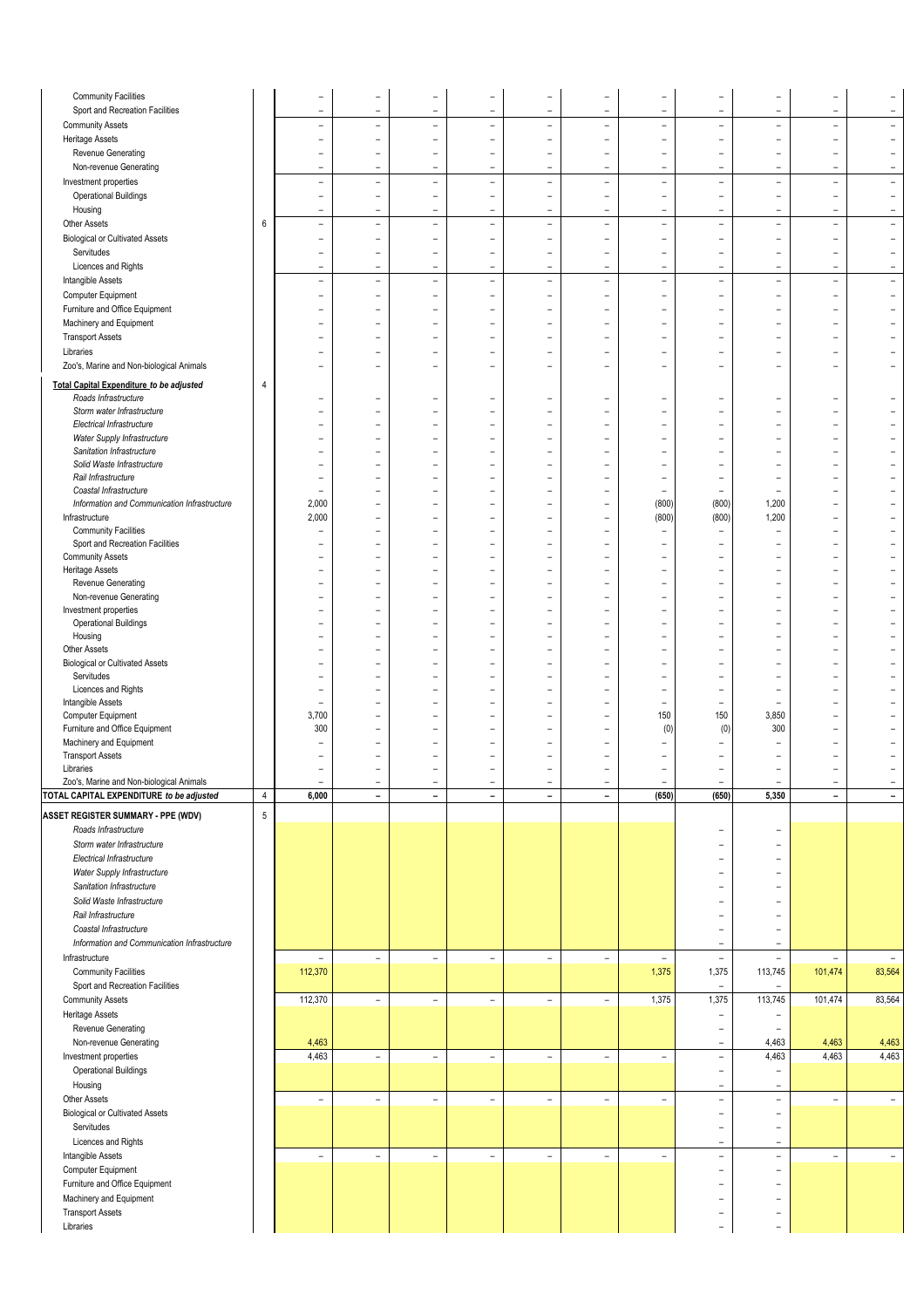| Zoo's, Marine and Non-biological Animals                     |                |                          |                          |                          |                          |                          |                          |                          | $\overline{\phantom{a}}$ | $\overline{\phantom{a}}$ |                          |        |
|--------------------------------------------------------------|----------------|--------------------------|--------------------------|--------------------------|--------------------------|--------------------------|--------------------------|--------------------------|--------------------------|--------------------------|--------------------------|--------|
| TOTAL ASSET REGISTER SUMMARY - PPE (WDV)                     | $\overline{5}$ | 116,833                  | $\overline{\phantom{a}}$ | $\overline{\phantom{a}}$ | $\overline{\phantom{a}}$ | $\overline{\phantom{0}}$ | $\overline{\phantom{0}}$ | 1,375                    | 1,375                    | 118,207                  | 105,937                  | 88,027 |
| <b>EXPENDITURE OTHER ITEMS</b>                               |                |                          |                          |                          |                          |                          |                          |                          |                          |                          |                          |        |
| Depreciation & asset impairment                              |                | $\overline{\phantom{0}}$ | $\qquad \qquad -$        | $\qquad \qquad -$        | -                        | $\qquad \qquad -$        | $\overline{\phantom{0}}$ | $\overline{\phantom{0}}$ | $\overline{\phantom{a}}$ | $\overline{\phantom{a}}$ | $\overline{\phantom{a}}$ |        |
| Repairs and Maintenance by asset class                       | 3              | 7,503                    | $\overline{\phantom{0}}$ | $\overline{\phantom{a}}$ | $\qquad \qquad -$        | -                        | ۰                        | (1, 147)                 | (1, 147)                 | 6,357                    | 7,948                    | 8,424  |
| Roads Infrastructure                                         |                | $\overline{\phantom{0}}$ | $\overline{\phantom{a}}$ | $\blacksquare$           | $\overline{\phantom{a}}$ | $\overline{\phantom{a}}$ | $\equiv$                 | ۳                        |                          |                          |                          |        |
| Storm water Infrastructure                                   |                |                          |                          | $\overline{\phantom{0}}$ | $\overline{\phantom{0}}$ | $\overline{\phantom{0}}$ | $\overline{\phantom{0}}$ | $\overline{\phantom{0}}$ | $\overline{\phantom{0}}$ | $\overline{\phantom{0}}$ |                          |        |
| Electrical Infrastructure                                    |                |                          |                          |                          |                          | $\overline{\phantom{0}}$ | $\equiv$                 | ۳                        |                          |                          |                          |        |
| Water Supply Infrastructure                                  |                |                          |                          | $\overline{\phantom{0}}$ | $\overline{\phantom{0}}$ | -                        |                          |                          |                          |                          |                          |        |
| Sanitation Infrastructure                                    |                |                          |                          | $\equiv$                 | $\overline{\phantom{0}}$ |                          |                          |                          |                          |                          |                          |        |
| Solid Waste Infrastructure                                   |                |                          |                          |                          |                          |                          |                          |                          |                          |                          |                          |        |
| Rail Infrastructure                                          |                |                          |                          |                          |                          | $\overline{\phantom{0}}$ |                          | -                        |                          | ۰                        |                          |        |
| Coastal Infrastructure                                       |                |                          | ۳                        | $\overline{\phantom{0}}$ | $\overline{\phantom{0}}$ | $\overline{\phantom{0}}$ | $\overline{\phantom{0}}$ | ۳                        |                          | ۰                        |                          |        |
| Information and Communication Infrastructure                 |                | $\equiv$                 | $\overline{\phantom{a}}$ | $\equiv$                 | $\equiv$                 | $\overline{\phantom{a}}$ | $\overline{\phantom{0}}$ | $\overline{\phantom{a}}$ | $\equiv$                 | $\overline{\phantom{a}}$ | $\overline{\phantom{a}}$ |        |
| Infrastructure                                               |                | $\equiv$                 | $\overline{\phantom{0}}$ | $\overline{\phantom{a}}$ | $\overline{\phantom{a}}$ | -                        | $\equiv$                 | $\overline{\phantom{0}}$ | $\equiv$                 | $\equiv$                 | $\equiv$                 |        |
| <b>Community Facilities</b>                                  |                | ۰                        | $\overline{\phantom{0}}$ | $\equiv$                 | $\overline{\phantom{a}}$ | $\overline{\phantom{0}}$ | -                        | $\overline{\phantom{0}}$ | $\overline{\phantom{0}}$ | $\overline{\phantom{0}}$ | $\equiv$                 |        |
| Sport and Recreation Facilities                              |                | $\overline{\phantom{m}}$ | $\overline{\phantom{a}}$ | $\overline{\phantom{a}}$ | $\equiv$                 | $\overline{\phantom{a}}$ | $\overline{\phantom{0}}$ | $\overline{\phantom{a}}$ | $\overline{\phantom{0}}$ | $\overline{\phantom{a}}$ | $\equiv$                 |        |
| <b>Community Assets</b>                                      |                | ÷                        | $\overline{\phantom{a}}$ | $\overline{\phantom{0}}$ | $\overline{\phantom{a}}$ | $\overline{\phantom{a}}$ | $\overline{\phantom{0}}$ | L,                       | $\overline{a}$           | $\overline{a}$           | $\bar{\phantom{a}}$      |        |
| <b>Heritage Assets</b>                                       |                |                          | $\equiv$                 | $\equiv$                 | $\overline{\phantom{0}}$ | $\overline{\phantom{0}}$ | $\overline{\phantom{0}}$ | ۳                        |                          | ۳                        |                          |        |
| Revenue Generating                                           |                |                          | $\overline{\phantom{0}}$ | $\qquad \qquad -$        | $\overline{\phantom{0}}$ | $\overline{\phantom{0}}$ | $\overline{\phantom{0}}$ | $\overline{\phantom{0}}$ |                          | $\overline{\phantom{a}}$ |                          |        |
| Non-revenue Generating                                       |                | $\equiv$                 | $\equiv$                 | $\equiv$                 | $\overline{\phantom{a}}$ | $\equiv$                 | $\equiv$                 | $\equiv$                 | $\equiv$                 | $\equiv$                 | $\equiv$                 |        |
| Investment properties                                        |                | ÷,                       | ÷,                       | $\equiv$                 | $\rightarrow$            | $\equiv$                 | $\equiv$                 | $\equiv$                 | $\equiv$                 | $\equiv$                 | $\overline{\phantom{a}}$ |        |
| <b>Operational Buildings</b>                                 |                | 7,503                    | $\overline{\phantom{0}}$ | $\overline{\phantom{0}}$ | $\overline{\phantom{a}}$ | $\overline{\phantom{0}}$ | $\overline{\phantom{0}}$ | (1, 147)                 | (1, 147)                 | 6,357                    | 7,948                    | 8,424  |
| Housing                                                      |                | $\overline{\phantom{a}}$ | $\overline{\phantom{a}}$ | $\blacksquare$           | $\overline{\phantom{a}}$ | $\overline{\phantom{0}}$ | $\equiv$                 | $\overline{\phantom{0}}$ | $\overline{\phantom{m}}$ | $\overline{\phantom{0}}$ | $\overline{\phantom{a}}$ |        |
| Other Assets                                                 |                | 7,503                    | $\overline{\phantom{0}}$ | $\overline{\phantom{a}}$ | $\overline{\phantom{a}}$ | $\overline{\phantom{0}}$ | $\equiv$                 | (1, 147)                 | (1, 147)                 | 6,357                    | 7,948                    | 8,424  |
| <b>Biological or Cultivated Assets</b>                       |                | ۰                        | $\overline{\phantom{0}}$ | $\equiv$                 | $\overline{\phantom{a}}$ | $\overline{\phantom{0}}$ | -                        | $\overline{\phantom{0}}$ | $\overline{\phantom{0}}$ | ۰                        |                          |        |
| Servitudes                                                   |                | ۰                        | $\overline{\phantom{0}}$ | $\overline{\phantom{0}}$ | $\overline{\phantom{a}}$ | $\overline{\phantom{0}}$ | $\overline{\phantom{0}}$ | $\overline{\phantom{0}}$ | $\overline{\phantom{0}}$ | $\overline{\phantom{0}}$ |                          |        |
| Licences and Rights                                          |                | $\overline{\phantom{a}}$ | $\overline{\phantom{0}}$ | $\blacksquare$           | $\equiv$                 | $\overline{\phantom{0}}$ | $\overline{\phantom{0}}$ | $\overline{\phantom{0}}$ | $\overline{\phantom{m}}$ | $\overline{\phantom{0}}$ | $\equiv$                 |        |
| Intangible Assets                                            |                | L,                       | $\overline{\phantom{0}}$ | $\overline{\phantom{0}}$ | $\overline{\phantom{m}}$ | $\overline{\phantom{0}}$ | $\overline{\phantom{0}}$ | Ξ.                       | ۳                        | $\equiv$                 | ÷,                       |        |
| Computer Equipment                                           |                |                          | $\overline{\phantom{0}}$ | ۰                        | $\overline{\phantom{m}}$ | $\overline{\phantom{0}}$ | $\overline{\phantom{0}}$ | -                        | $\overline{\phantom{0}}$ |                          |                          |        |
| Furniture and Office Equipment                               |                |                          |                          |                          |                          | $\overline{\phantom{0}}$ | $\overline{\phantom{0}}$ | -                        |                          |                          |                          |        |
| Machinery and Equipment                                      |                |                          | L.                       | $\equiv$                 | $\overline{\phantom{0}}$ | $\overline{\phantom{0}}$ | $\overline{\phantom{0}}$ | $\overline{\phantom{0}}$ |                          | ۰                        |                          |        |
| <b>Transport Assets</b>                                      |                |                          | ۳                        | $\overline{\phantom{0}}$ | $\overline{\phantom{0}}$ |                          | $\overline{\phantom{0}}$ | ۳                        |                          |                          |                          |        |
| Libraries                                                    |                |                          |                          |                          |                          |                          |                          |                          |                          |                          |                          |        |
| Zoo's, Marine and Non-biological Animals                     | 6              |                          | $\overline{\phantom{a}}$ | $\overline{\phantom{a}}$ | $\overline{\phantom{a}}$ | $\overline{\phantom{0}}$ | $\equiv$                 |                          |                          |                          |                          |        |
| TOTAL EXPENDITURE OTHER ITEMS to be adjusted                 |                | 7,503                    |                          | $\blacksquare$           | $\overline{\phantom{0}}$ | $\overline{\phantom{0}}$ | $\blacksquare$           | (1, 147)                 | (1, 147)                 | 6,357                    | 7,948                    | 8,424  |
| Renewal and upgrading of Existing Assets as % of total capex |                | 100.0%                   | 0.0%                     |                          |                          |                          |                          |                          |                          | 100.0%                   | 0.0%                     | 0.0%   |
| Renewal and upgrading of Existing Assets as % of deprecn"    |                | 0.0%                     | 0.0%                     |                          |                          |                          |                          |                          |                          | 0.0%                     | 0.0%                     | 0.0%   |
| R&M as a % of PPE                                            |                | 6.4%                     | 0.0%                     |                          |                          |                          |                          |                          |                          | 5.4%                     | 7.5%                     | 9.6%   |
| Renewal and upgrading and R&M as a % of PPE                  |                | 11.6%                    | 0.0%                     |                          |                          |                          |                          |                          |                          | 9.9%                     | 7.5%                     | 9.6%   |
|                                                              |                |                          |                          |                          |                          |                          |                          |                          |                          |                          |                          |        |

*References*

*1. Detail of new assets provided in Table SB18a*

*2. Detail of renewal of existing assets provided in Table SB18b*

*2a. Detail of upgrading of existing assets provided in Table SB18e*

*3. Detail of Repairs and Maintenance by Asset Class provided in Table SB18c*

*4. Must reconcile to total capital expenditure on Budgeted Capital Expenditure*

*5. Must reconcile to Adjustments Budget Financial Position (written down value)*

*6. Donated/contributed and assets funded by finance leases to be allocated to the respective category*

*7. Only complete if a previous adjusted budget has been approved in the same financial year. Reflect most recent adjusted budget.*

8. Additional cash-backed accumulated funds/unspent funds (MFMA section 18(1)(b) and section 28(2)(e)) identified after the Original Budget approved and after annual financial statements audited (note: only where underspen *reasonably have been foreseen)*

*9. Increases of funds approved under MFMA section 31*

*10. Adjustments approved in accordance with MFMA section 29* 

*11. Adjustments to transfers from National or Provincial Government*

12. Adjusts. = 'Other' Adjustments proposed to be approved; including revenue under-collection (MFMA section 28(2)(a)); additional revenue appropriation on existing programmes (section 28(2)(b); projected savings (section *correction (section 28(2)(f))*

*13. G = B + C + D + E + F*